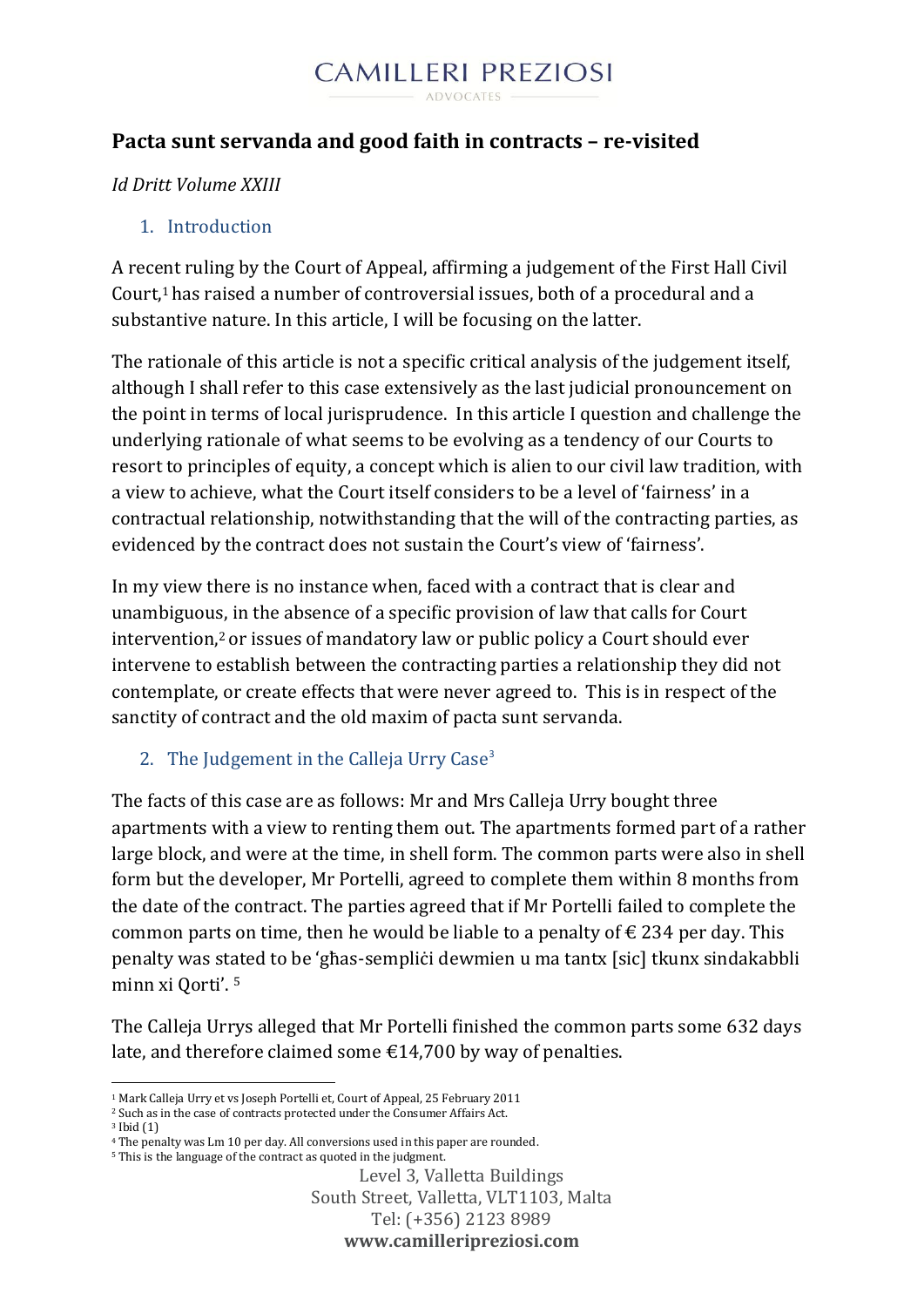Mr Portelli replied that the works in the common parts had been substantially completed on time. There were, he said, only snags left to be dealt with after the deadline, adding that these could only be dealt with after all the apartments in the block were finished by their owners.<sup>6</sup>

A simple enough case, one would have thought: did Mr Portelli complete the works on time, or didn't he? If he was late, did the delay amount to 632 days or less? The answer was simple matter of evidence.

The evidence showed, quite conclusively, that the Calleja Urrys' allegation was correct: the common parts were completed (more than) 632 days after the date when they should have been ready. Case closed, one would have thought: the facts as alleged had been proved, the contract was clear and the defence appears to have failed miserably.

Not quite said the Courts, both at first and second instance.

Although Mr Portelli was - to put it kindly - somewhat economical with the truth when he filed his sworn defence, and although he did not bother to amend his defence at any time, the Courts allowed him to argue that he was not answerable for the full extent of the delay: at least some of it, he said, was due to shortcomings on the part of apartment owners or to factors beyond his control.<sup>7</sup> If this was so, then one would expect that the number of days of delay attributable to Mr Portelli would be reduced and that the penalty clause would be applied to that reduced number of days. However, what the Court did was actually the inverse: it reduced the penalty clause significantly since Mr Portelli was found not to be at fault for the entire 632 days of delay.

The Courts, in upholding the argument of Mr Portelli, and - acting arbitrio boni viri awarded a penalty of  $\epsilon$ 4,700 instead of the  $\epsilon$ 14,700 claimed by the Calleja Urrys. The Court referred to the legal systems of other civil law countries, such as Italy, Germany and France, $8$  and held that these legal systems dealt with penalties in the most sensible way. In addition, and what is perhaps one of the most striking points in this judgment, the Court acknowledged that in terms of Maltese law, the Court did not have the power to reduce penalties and interfere in contracts and yet, in the same paragraph, it states that the system allowing a reduction of penalties is a good

1 <sup>6</sup> Contracts of works often expressly provide that penalties for delays do not apply if the works are substantially complete. In this case, it does not appear that the contract had an express provision to this effect. The Court did not have to address this point.

<sup>7</sup> This is another moot procedural point, namely whether Mr Portelli should, from a procedural perspective have been allowed to argue this point given that it was not included in his statement of defense, nor did he request for his statement of defense to include it. This is a procedural point, which I shall however overlook for the purpose of this article.

<sup>8</sup> In such legal systems, the Courts have the power to reduce 'manifestly excessive' penalties.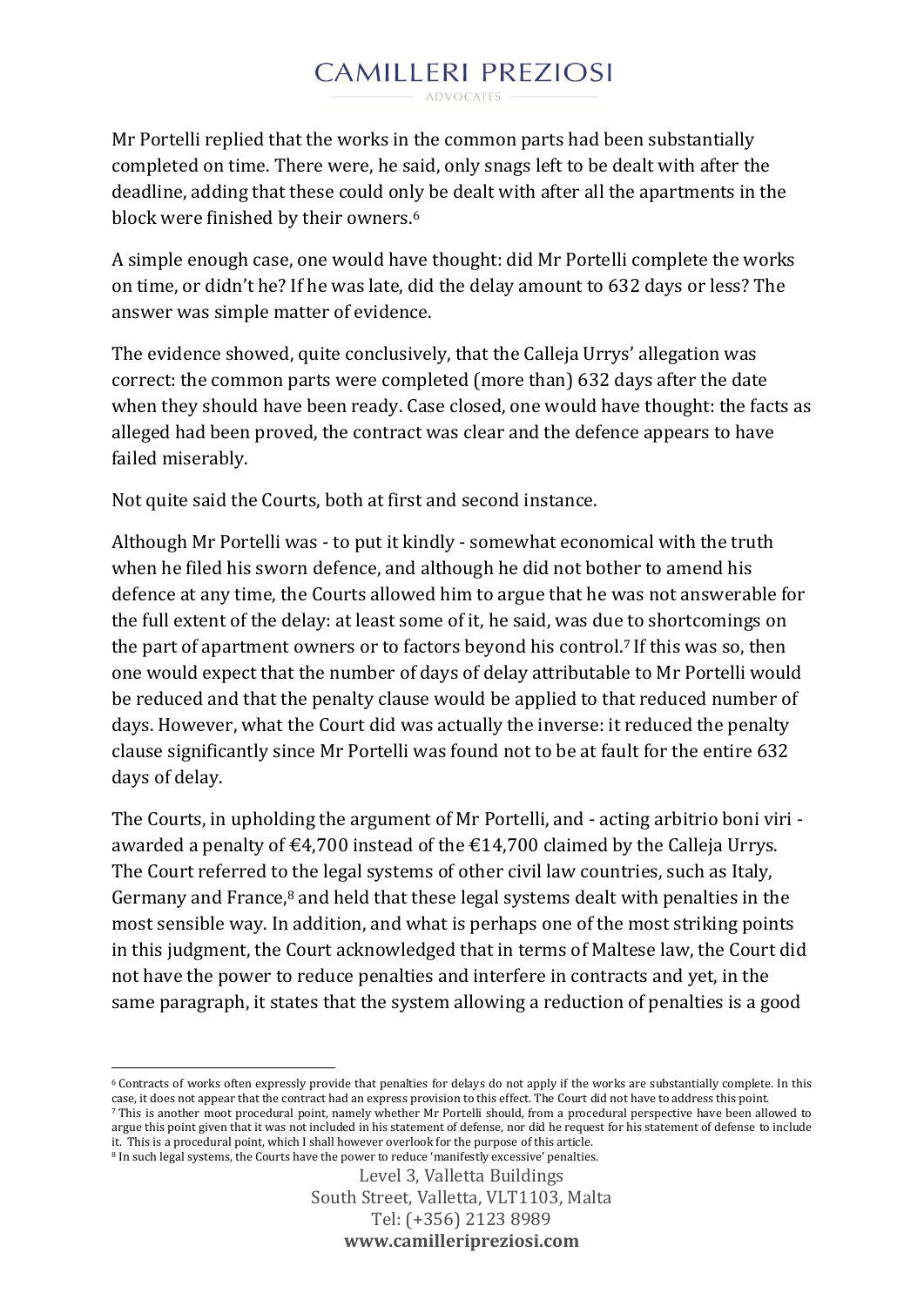one because irrespective of what the parties agree, $9$  it prevents absurd consequences:

Fil-fehma tal-Qorti din is-sistema hi dik li l-iktar tagħmel sens in kwantu tiżgura li irrispettivament ta' dak li jkunu ftehemu l-partijiet, ma tinħoloqx ilpossibilta' li jkun hemm konsegwenzi assurdi. Fil-liġi Maltija ma nsibu l-ebda provvediment li jgħid li l-Qorti għandha l-jedd li tnaqqas il-penali fejn din tirrizulta li hi eċċessiva. Il-prinċipju ġenerali hu li l-kuntratt jirrifletti l-ftehim tal-partijiet u l-kuntratt għandu jkun eżegwibbli.

Had this finding been based purely on an assessment of the facts, this ruling would have been unremarkable from a substantive standpoint. But in coming to this conclusion, the Courts make some rather startling statements of law, in particular on the part that good faith and equity play in our legal system. It is to some of these statements that I now turn.

### 3. Article 1122 of the Civil Code

The Calleja Urrys responded to Mr Portelli's argument, and supporting evidence, that he was not totally to blame for the delay by pointing to article 1122 of the Civil Code. This provides that:

It shall not be lawful for the Court to abate or mitigate the penalty except in the following cases:

(a) if the debtor has performed the obligation in part, and the creditor has expressly accepted the part so performed;

(b) if the debtor has performed the obligation in part, and the part so performed, having regard to the particular circumstances of the creditor, is manifestly useful to the latter. In any such case, however, an abatement cannot be made if the debtor, in undertaking to pay the penalty, has expressly waived his right to any abatement or if the penalty has been stipulated in consideration of mere delay.

It was argued by the Calleja Urrys that because the penalty had been stipulated for mere delay, the Court's hands were tied and it could not abate the penalty.

The Court did not take kindly to this argument. After an elaborate – and somewhat tortuous – argument, it concluded that:

**www.camilleripreziosi.com**

Level 3, Valletta Buildings South Street, Valletta, VLT1103, Malta Tel: (+356) 2123 8989 1 <sup>9</sup> Presumably, also irrespective of the fact that Maltese law has not followed its continental counterparts in addressing this issue.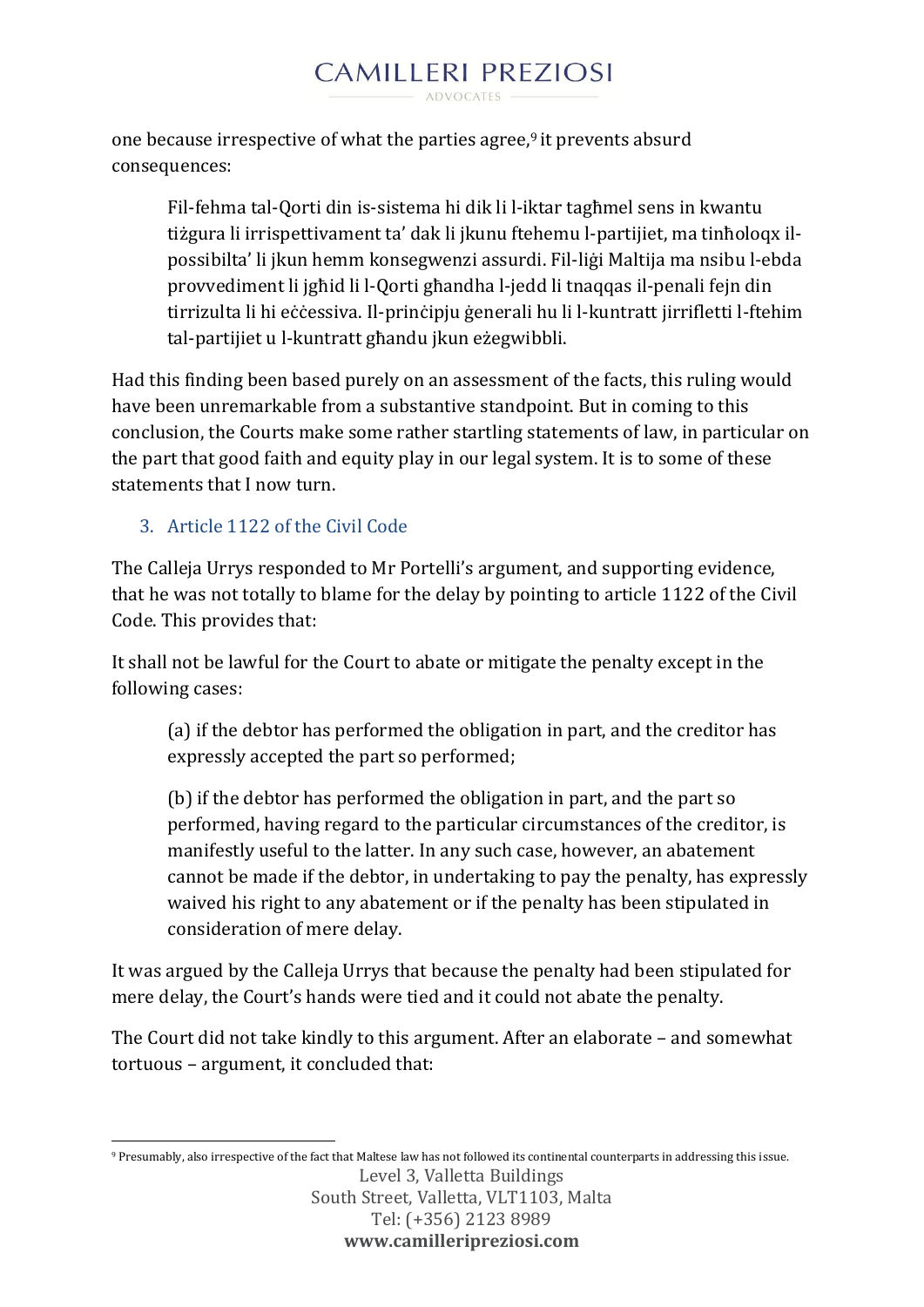Il-fatt li l-partijiet iddikjaraw fil-kuntratt li l-penali "... ma tkunx sindakabbli minn xi Qorti" ma jfissirx li l-Qorti għandha idejha marbutin.

The Court held that it could – and in fact did – 'abate' the penalty because, on its finding of the facts, the delay was not entirely Mr Portelli's fault and this, in the Court's view, justified interference with the parties' freedom to contract, irrespective of what the law had to say on the matter:

Minkejja dak li jipprovdi l-Artikolu 1122 kif tista' Qorti tikkundanna d-debitur li jhallas penali fejn ma jkollux htija ghad-dewmien jew fejn id-dewmien m'huwiex kollu tort tieghu.

To be fair, and despite this rather strong language, the Court did not just ignore article 1122, at least not overtly. It argued somewhat tortuously that that the first proviso applied because the Calleja Urrys had accepted the partially executed obligation.<sup>10</sup>

More importantly, it held that article 1122 needs to be read and applied in the light of good faith requirement set out in article 993 of the Civil Code and, therefore, in the light of the maxim 'in omnibus quidem, maxime tamen in jure, aequitas spectanda sit'.

Having said that, although the Court acknowledged and re-affirmed the importance of the principle of pacta sunt servanda, it appears to have completely pushed it one side, on the basis of the doctrine of good faith. The conclusion one could reach therefore is that these two concepts are contradictory rather than complementary from the words of the Court of Appeal:

Il-ġurisprudenza tal-Qrati tagħna dejjem applikat dan il-principju<sup>11</sup> ad litteram. Izda reċentement gie aċċettat mill-ġurisprudenza nostrali li penali eċċessivi jistgħu jiġu riveduti u mibdula u dan abbażi tal-prinċipju tal-bona fede senjatament li l-kuntratti għandhom dejjem jiġu esegwiti bil-bona fidi.

It is to this issue that I now turn – namely that Maltese jurisprudence has in recent pronouncements accepted that excessive penalties may be revised and this on the basis of the principle of good faith and notwithstanding the contractual provisions and article 1122 of the Civil Code. The principles of pacta sunt servanda, good faith in contract and equity all seem to play a role in this case and, I shall therefore briefly revisit each of them in turn.

<sup>1</sup> <sup>10</sup> This argument is, unconvincing, but this point will not be dealt with at this stage.

<sup>11</sup> *Pacta sunt servanda*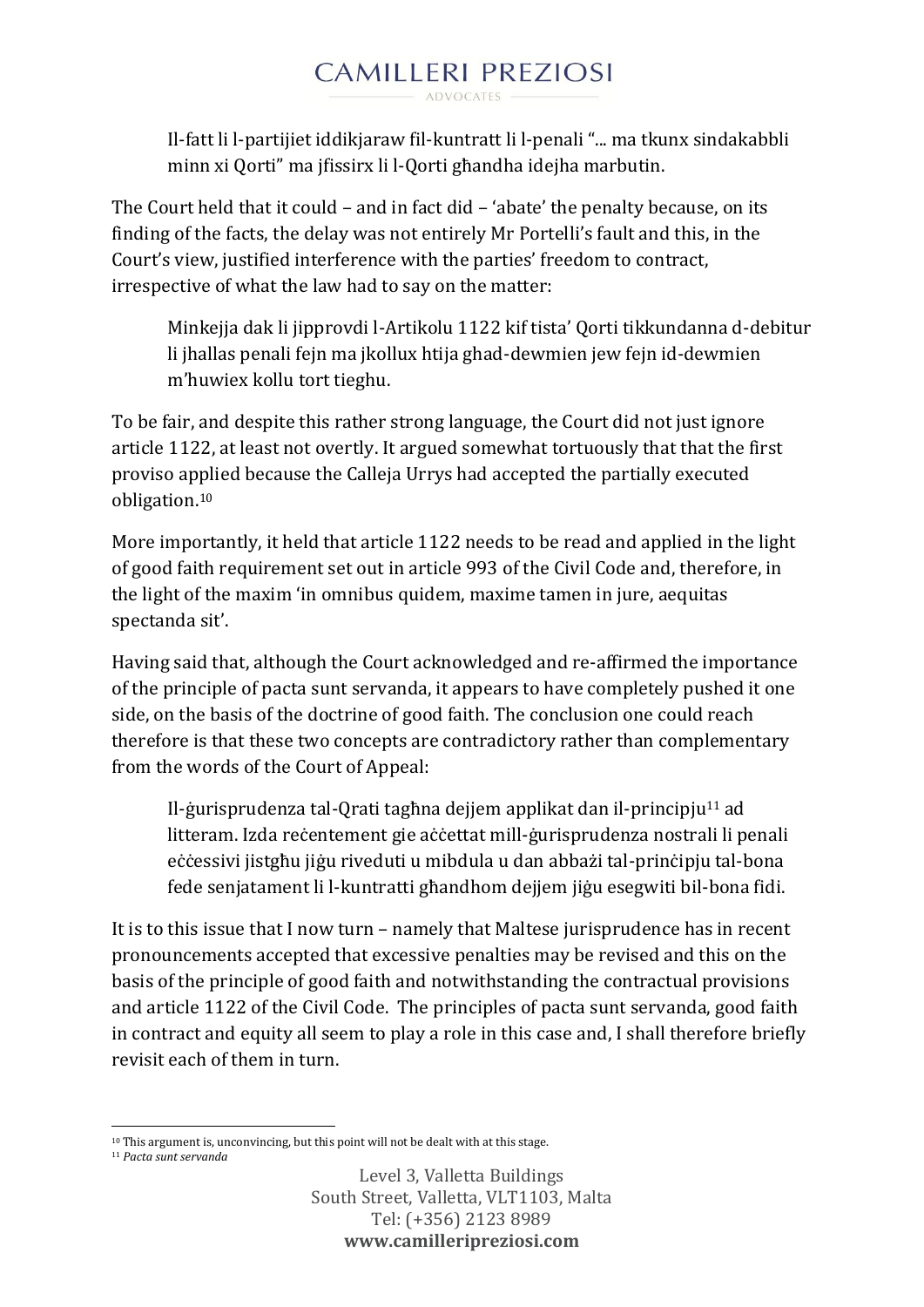#### **CAMILLERI PREZIOSI** ADVOCATES -

#### 4. Pacta Sunt Servanda

The principle of pacta sunt servanda, i.e. that agreements must be honoured, has provided a standard of conduct for society from time immemorial. The sanctity of contract is a universal concept and can be found in all legal systems, in all periods of history, in all cultures and in all religions.<sup>12</sup> For Grotius it lay at the centre of the international legal order,<sup>13</sup> and according to Ulpian 'what is so suitable to the good of mankind as to observe those things which parties have agreed upon'.<sup>14</sup>

As a basic and universal principle, pacta sunt servanda has been codified in International Law in Article 26 of the Vienna Convention on the Law of Treaties,<sup>15</sup> and is recognized in Article 1.3 of the UNIDROIT Principles of International Commercial Contracts.<sup>16</sup> It is unquestionably, and understandably, a paramount feature of contract law. It is and remains the principle that provides the predictability of result that contracting parties aspire to as the very reason why they execute contracts in the first place.

Like many others, Maltese law has codified the principle of pacta sunt servanda in its Civil Code, whereby Article 992 states that 'contracts legally entered into shall have the force of law for the contracting parties'. The said article goes on to provide that contracts may be revoked only with the parties' consent or on grounds allowed by law.

The Maltese Courts have on countless occasions made reference to this principle and have acknowledged that it is of fundamental importance in contract law:

Il-prinċipju kardinali li jirregola l-istatut tal-kuntratti jibqa' dejjem dak li lvinkolu kontrattwali għandu jiġi rispettat u li hi l-volonta tal-kontraenti kif espressa fil-konvenzjoni li kellha tipprevali u trid tiġi osservata. Pacta sunt servanda.<sup>17</sup>

In the Calleja Urry case, the Court cited a judgment of the Court of Appeal wherein it had stated that:

<sup>17</sup> Gloria mart Jonathan Beacom et vs L-Arkitett u Nġinier Ċivili Anthony Spiteri Staines, Court of Appeal, 5 October 1998

```
Level 3, Valletta Buildings
```
South Street, Valletta, VLT1103, Malta

```
Tel: (+356) 2123 8989
```
**www.camilleripreziosi.com**

<sup>1</sup> <sup>12</sup> W Paul Gormley, 'The Codification of Pacta Sunt Servanda by the International Law Commission: The Preservation of Classical Norms of Moral Force and Good Faith' (1969) 14 St. Louis U. L.J. 367, 373

<sup>13</sup> De Jure Belli ac Pacis, lib. III ch. 25, sec. 1.

<sup>14</sup> Digest 2, 14, 7, para. 7

<sup>15</sup> Vienna Convention on the Law of Treaties (adopted 23 May 1969, entered into force 27 January 1980) 1155 UNTS 331; ME Villiger, *Commentary on the 1969 Vienna Convention on the Law of Treaties*, 365; Pacta sunt servanda lies at the heart of the Convention. It applies without exception to every treaty".

<sup>16</sup> UNIDROIT, UNIDROIT Principles of International Commercial Contracts, 2004, 2nd ed.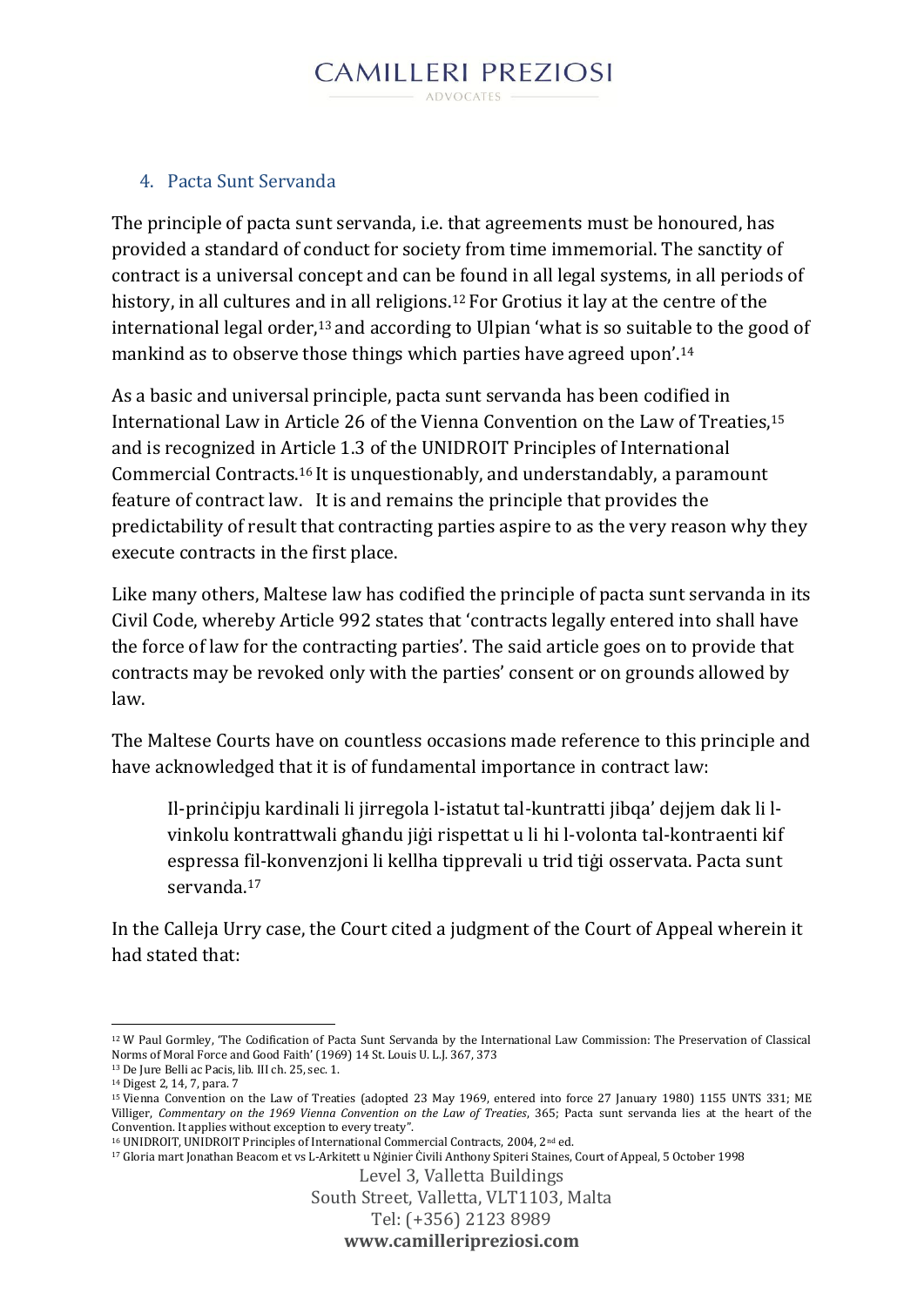… il-prinċipju jibqa l-istess, cioe dak tal-liberta kuntrattwali bil-korollarju tiegħu li l-eċċezzjonijiet għal dik il-liberta m'għandhomx jiġu estiżi lil hemm mil-limiti tal-liġi li tistabilixxi l-eċċezzjoni ... l-art 1035<sup>18</sup> tal-Kodiċi Ċivili li jagħti lill-kuntratti mgħamulin skont il-liġi is-saħħa tal-liġi stess, li hija l-aqwa liġi, cioe l-liġi tal-partijiet, il-mezz u l-miżura tal-indipendenza personali tagħhom fil-kamp kontrattwali, u li ma jistgħux jiġu mħassra ħlief bil-kunsens ta' xulxin jew għal raġunijiet mgħarufin mil-liġi.<sup>19</sup>

Yet, the Courts have found a way to interfere in contracts validly executed even where the terms are clear and unambiguous, and they are doing so on the basis of equity and good faith – which are the very underpinnings of the doctrine of pacta sunt servanda. This can be seen in a number of recent Court judgments, some of which will be analysed further on in this article.

### 5. Good Faith in Contract

As a concept, good faith applies far beyond contracts to all of society itself. Aristotle set out the broad parameters that 'if good faith has been taken away, all intercourse among men ceases to exist'.<sup>20</sup>

Defining 'good faith' is a quite a formidable task, a task which goes far beyond the purpose of this article. Powers describes it as 'an elusive term best left to lawyers and judges to define over a period of time as circumstances require'.<sup>21</sup> Yet, he goes on to define it as 'an expectation of each party to a contract that the other will honestly and fairly perform his duties under the contract in a manner that is acceptable in the trade community'.22 Like the principle of pacta sunt servanda, good faith is an internationally recognised and accepted doctrine and is often associated with the legal rules of honesty, reasonableness and fairness, including that of pacta sunt servanda.<sup>23</sup>

The Maltese Civil Code, like those of other civil law systems,<sup>24</sup> provides that contracts have the force of law as between the contracting parties, enshrining the principle of sanctity of contract. However, the performance of a contract is subject to the requirement of good faith independently of the parties' volition and it has

**<sup>.</sup>** <sup>18</sup> What is now article 992 of the Civil Code.

<sup>19</sup> Avukat Dr Guiseppe Maria Camilleri vs William Parkey nomine, Court of Appeal, 7 September 1973

<sup>20</sup> Cited by Hugo Grotius in De Jure Belli ac Pacis, Libri Tres (1625)

<sup>21</sup> PJ Powers*,* 'Defining the Indefinable: Good Faith and the United Nations Convention on the Contracts for the International Sale of Goods' (1999) 18 J.L. & Com. 333

<sup>22</sup> Ibid

<sup>23</sup> William Tetley, 'Good Faith in Contract' (2004) 35 JMLC 561-616; JF O'Connor describes good faith as 'a fundamental principle derived from the rule *pacta sunt servanda*, and other legal rules, distinctively and directly related to honesty, fairness and reasonableness, the application of which is determined at a particular time by the standards of honesty, fairness and reasonableness prevailing in the community which are considered appropriate for formulation in new or revised legal rules'. <sup>24</sup> For example France and Germany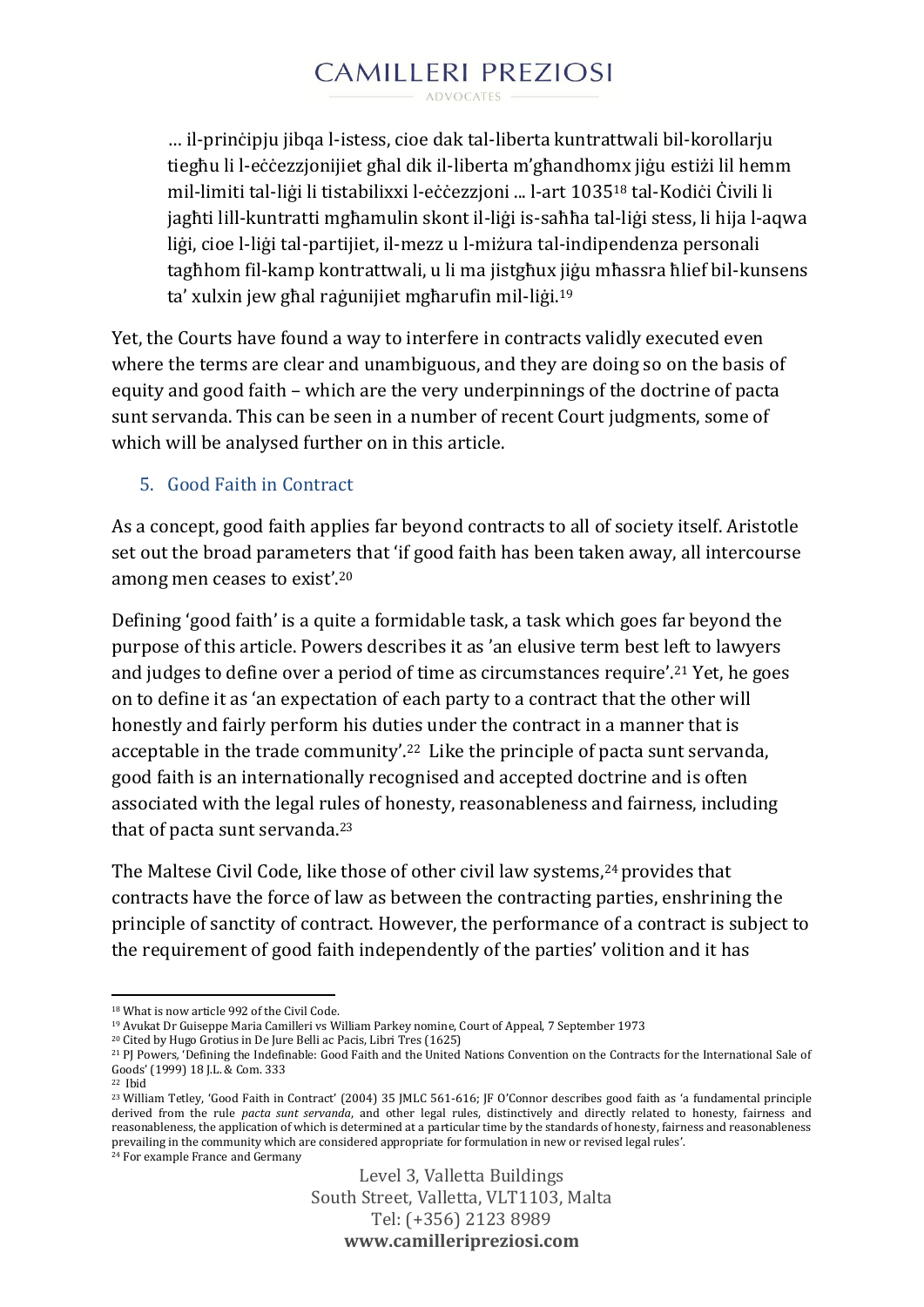therefore been argued, that this incursion into the domain of freedom of contract allows for judicial intervention and the introduction of controls of substantive fairness into the contractual arena.<sup>25</sup>

The doctrine of good faith can be found in Article 993 of the Maltese Civil Code which states 'contracts must be carried out in good faith, and shall be binding not only in regard to the matter therein expressed, but also in regard to any consequence which, by equity, custom, or law, is incidental to the obligation, according to its nature'. When dealing with matters of contract, the Maltese Courts have held:

Din il-Qorti tifhem li fil-kunċett tal-bona fidi jidħol ukoll ċertu element ta' ekwita kif ukoll ta' sens prattiku u morali li jiġi vjolat mhux biss meta konfrontat b'aġir speċifiku doluż biex jagħmel il-ħsara, iżda wkoll b'dak ilkomportament li jkun għal kollox spoporzjonat u li ma jkunx aċċettabli skond in-normi stabbiliti tas-soċjeta u tal-loġika ġuridika.

Good faith is a concept developed from principles of fairness, reasonableness and honesty. There can be little doubt that the doctrine of good faith is as fundamental in contract law as the doctrine of pacta sunt servanda – indeed they are complementary and the dictates of the doctrine of good faith itself requires that contractual terms are to be honoured and respected. However, as we will see further on, in a number of cases which have recently been decided before the Maltese Courts, in applying the doctrine of good faith, the principle of pacta sunt servanda appears to have been pushed aside – in most cases citing the more elusive concept of good faith as the reason for displacing the time honoured principle of pacta sunt servanda.

### 6. Equity (In omnibus quidem, maxime tamen in jure, aequitas spectanda sit)<sup>26</sup>

The word equity is used in a wide variety of contexts with meanings which vary from one context to another. For Aristotle, the concept of Equity (epieikeia) denoted a correction of strict guidelines to produce a more pleasing fit with particular circumstances: '... it is a rectification of law where law is defective because of its generality. In fact this is the reason why things are not all determined by law: it is because there are some cases for which it is impossible to lay down a law, so that a special ordinance becomes necessary'.<sup>27</sup>

<sup>27</sup> G Watt, *Equity Stirring, The Story of Justice Beyond Law* (Hart Publishing, Oxford 2009) 27

1

<sup>25</sup> Kelda Groves, 'The Doctrine of Good Faith in Four Legal Systems' (1999) Construction Law Journal, 265

<sup>26</sup> In all affairs, and principally in those which concern the administration of justice, the rules of equity ought to be followed.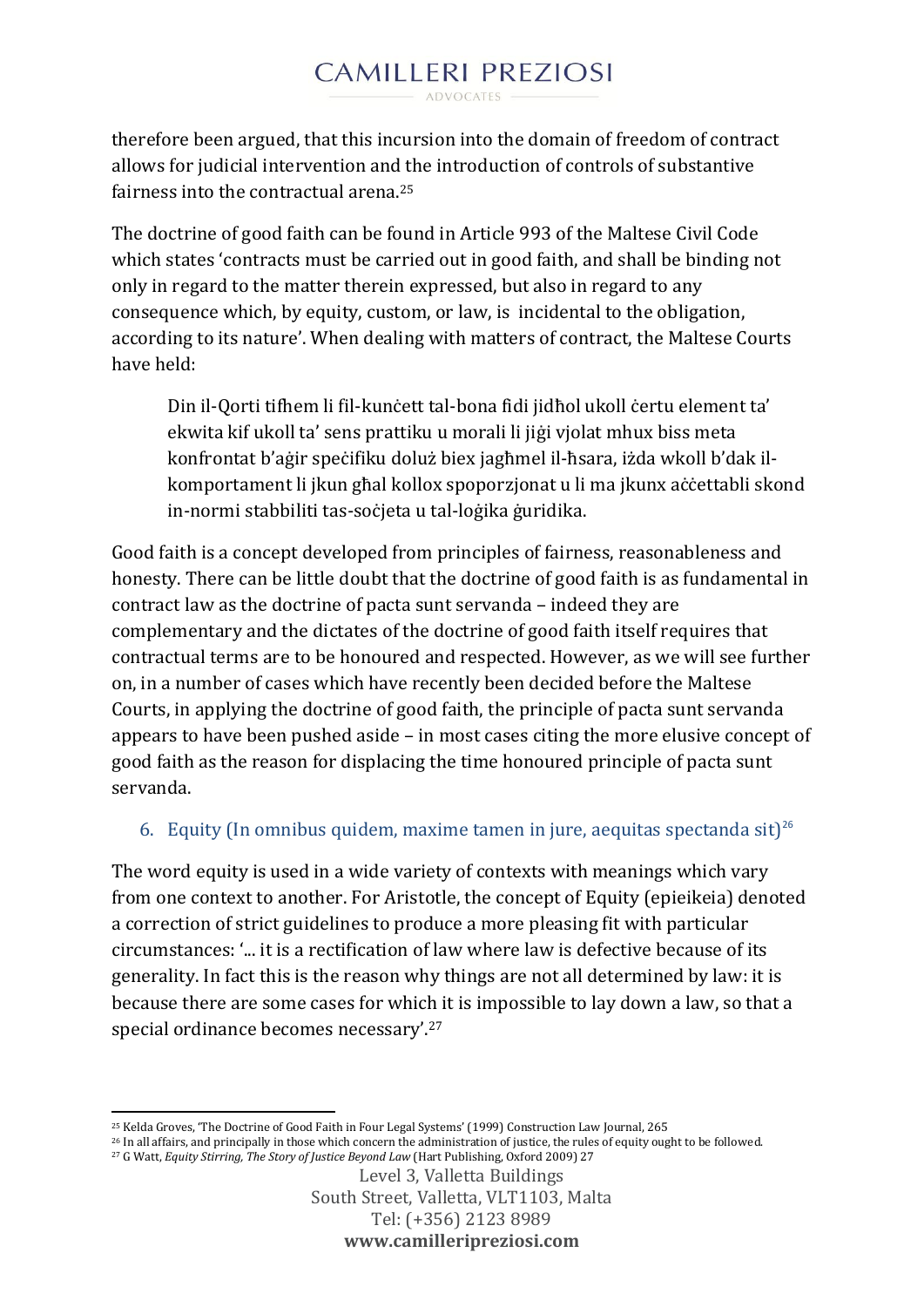The legal meaning of equity has been moulded by history, however, there can be little doubt that, throughout the long international history of the idea of equity, it is in the jurisprudence of the English Court of Chancery<sup>28</sup> that this concept has received closest scrutiny.<sup>29</sup> It was this same Court of Chancery which, by addressing situations in which there was either no form of action or the remedy at law was insufficient, eventually led to the creation of Courts of equity.<sup>30</sup>

Over time certain doctrines became firmly established within 'equity' such as the defence of the unconscionability of contracts. At law, parties are viewed as having freely negotiated the terms of a contract so that the contract per se cannot be seen as unfair. At equity, the Court is free to take into consideration the fact that certain contracts, depending upon the bargaining positions of the parties, can be grossly unfair, in other words, unconscionable.<sup>31</sup>

There is no comparable law of equity in civil law countries.<sup>32</sup> Unlike common-law systems where the law often reflects and consists of rules of law enunciated in judicial decisions, civil law countries have comprehensive codes covering an abundance of legal topics. Such a system of codes however, would not permit the growth of another branch of law outside the framework of the system. Equity would disrupt the legal certainty required by a civil law system. Therefore, any equitable principles and remedies, to the extent they exist in the civil-law tradition, would be built into the structure of the codes as part of the overall system.<sup>33</sup>

#### 7. A review of some Maltese Court judgments

The Calleja Urry was not the first judgment of the Maltese Courts where the relationship between these principles has been elucidated. Neither is it the only case where our Courts have felt compelled to intervene and it is unlikely to be the last. However, Courts have more willingly intervened to reduce of they considered to be 'excessive' penalties, but less so in disturbing the contractual relationship between parties in more substantive matters.

<sup>33</sup> JG Apple and RP Deyling, *A Primer on the Civil-Law System* (Federal Judicial Centre, Washington 1995) 35

**<sup>.</sup>** <sup>28</sup> The position at the end of the thirteenth century, even after the last of the three common law Courts to evolve out of the Curia Regis had become separate, was that a residuum of justice was still thought to reside in the King. If, therefore, the common law Courts for any reason failed to do justice, an aggrieved person might petition the King or the King's Council. The Lord Chancellor, in addition to being the Keeper of the Great Seal and the head of the Chancery, which by this time had become an important department of state, was the head of the King's Council and, from early times, petitions seeking the King's 'extraordinary justice' were referred to him. This procedure steadily became more frequent and, by the end of the fourteenth century, petitions began to be addressed to the Chancellor alone. A body of case law gradually evolved within the Court of the Chancery addressing situations in which there was no form of action or the remedy at law was insufficient. The legal institution of equity developed as a result of this 'divide' in the English legal system.

<sup>29</sup> Watt (27) 37

<sup>30</sup> Most common-law systems have, today, fused law and equity.

<sup>31</sup> L Carlson, *American Business Law, A Civil Law Perspective* (Coronet Books Inc, Philadelphia 2004)

<sup>32</sup> Certain laws empower the arbiter to decide claims in accordance with equity, for instance, claims relating to consumer affairs or small monetary values. This is a measure which has been introduced in various jurisdictions, for example, article 113 of the Italian Code of Civil Procedure which expressly empowers the *guidice di pace* to decide claims involving small monetary values according to equity.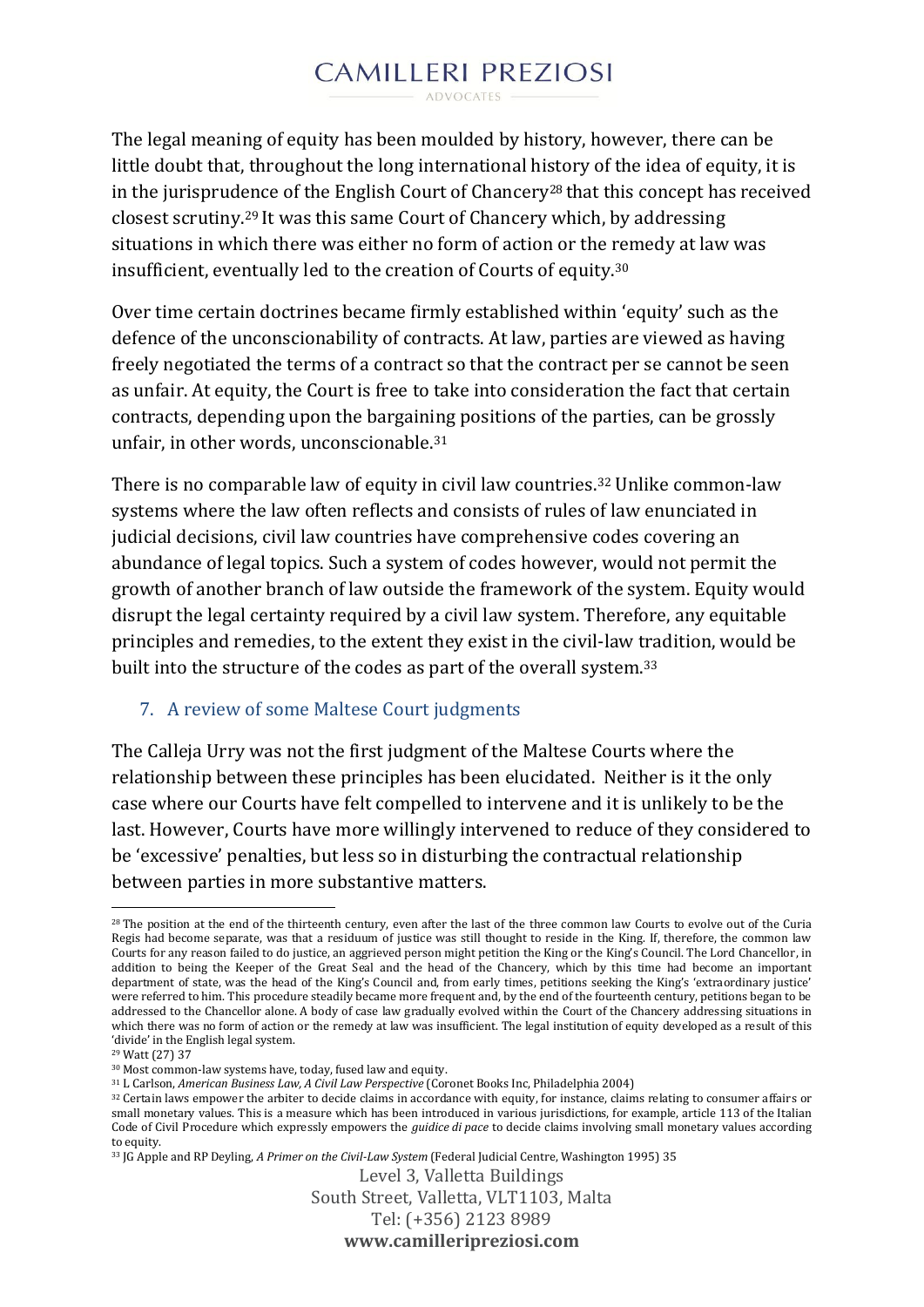The import of the principle of pacta sunt servanda has been heavily and properly emphasised in Maltese jurisprudence highlighting that principle's significance as a cornerstone of contract law. This has been the case even when defences based on equitable principles were raised before the Court. Maltese Courts have however expressed differing views on the extent to which the time-honoured doctrine of pacta sunt servanda and the provisions of article 992 of the Civil Code ought to be displaced in the face of the unambiguous intention of the parties to a contract.

There remains a long string of authoritative judgements that sustain the position – that there is no room for a Court to impose its own view of fairness on the parties to a contract where the intention of the parties is clear. It seems that this position remains, with the exception of penalty clauses, the law on the matter.

In **Edward Rizzo noe. vs Lt. Col Charles E. Dawson**, <sup>34</sup> plaintiff entered into a contract with the Director of Supply and Transport from January to June 1948 for the consignment of frozen meat from the Port to the Cold Stores. Plaintiff was instructed to transport the goods only during the night. At a point in time he was ordered to continue the works well into the day. Plaintiff had to pay the workers extra and at a different rate for the additional hours of work. He was never indemnified for the additional wages paid to the workers. Plaintiff requested the Court to declare that the defendant should be liable to pay the additional cost in light of the fact that it was his decision to go against the contract originally entered into and he arbitrarily and without prior notification changed the manner of performance of the contract. The Court disagreed with plaintiff's claims, stating that the contract was clear and unambiguous and that where an agreement between the parties exists which is not contrary to law, it is not permitted to substitute the will of the parties with the principles of equity. The Court also quoted a judgement of the Commercial Court,35where it was stated that a particular law could never be extended in such a way to allow the Court to impose on one party an obligation not agreed to by that party even explicitly because in doing so, the Court would go against the law itself, since the law specifically states that an agreement between two parties has the force of law between those parties.

In **Baggit Enterprises Limited vs Jeffrey Chetcuti and Glenn Chetcuti**, <sup>36</sup> the case concerned the payment of a penalty and the Court accepted that the contractual provisions relating to the payment of penalties ought to be upheld. Defendants had allegedly breached the contract between the parties by not buying the quantities stipulated in the contract and additionally by contacting the foreign suppliers to

1

<sup>34</sup> Court of Appeal – Civil Superior, 15 May 1953

<sup>35</sup> Gerada vs Pace, Commercial Court, 15 December 1938

<sup>36</sup> 15 April 2002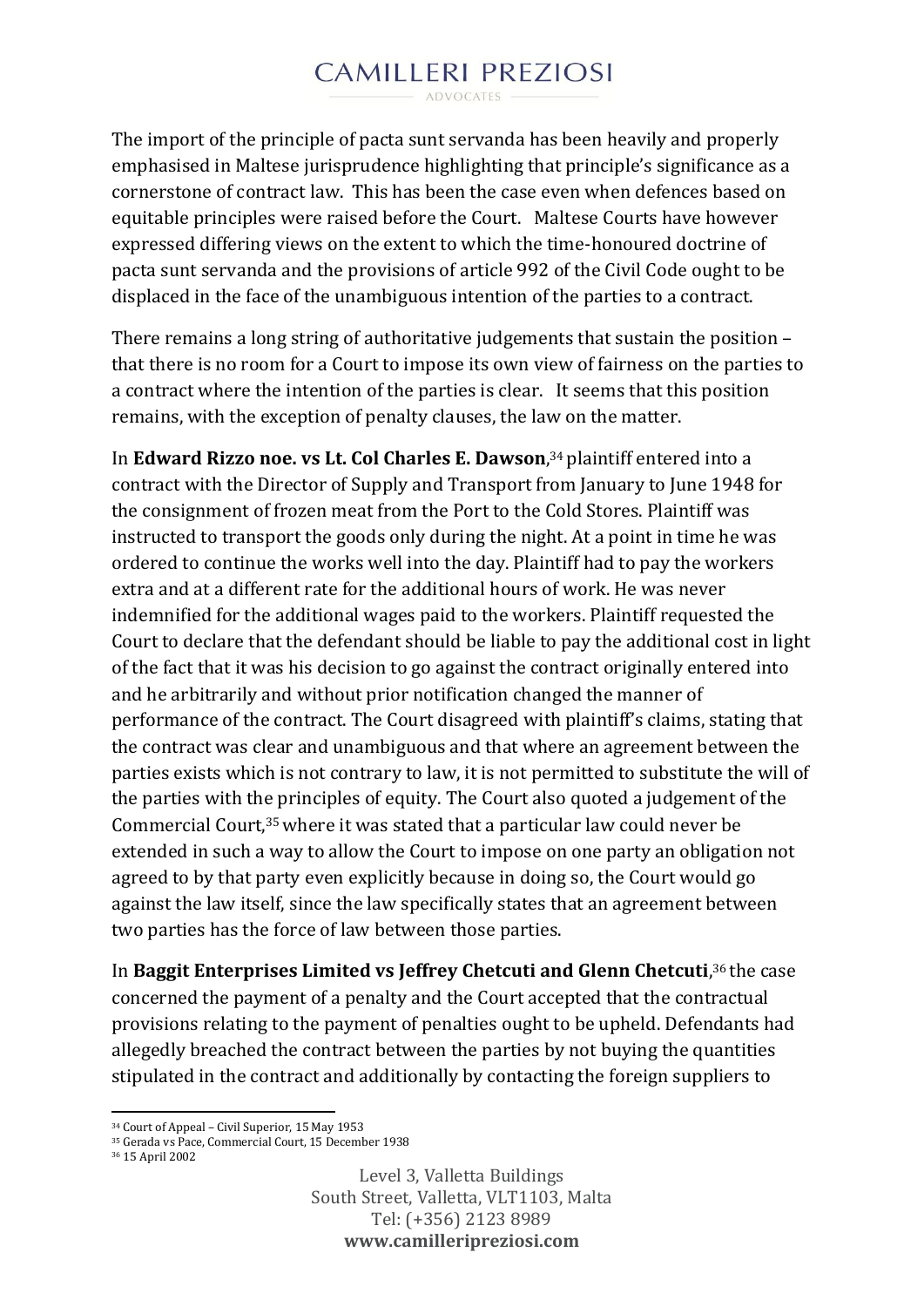ADVOCATES

start buying directly from them. The Court stated that the penalty clause is a form of pre-liquidated damages as a consequence of which the creditor does away with the requirement to prove he suffered damages since he relies on the fact that the debtor did not perform his obligations on time as agreed to in the contract. The Court concluded that the  $\epsilon$ 23,300<sup>37</sup> penalty ought to be applied in strict application of Article 1122 which emanates from the respect to Article 992 (1) of the Civil Code that a valid agreement between the parties has the force of law. The Court ought never to interfere with such agreements unless they are affected by a defect, which makes the agreement unenforceable.

In a more recent decision, also delivered by Mr. Justice R. Micallef,<sup>38</sup> plaintiff had leased premises to defendant for three months. The contract stipulated that for every day that defendant fails to evict the premises, he would incur a penalty of €233.<sup>39</sup> The Court, applying article 992 of the Civil Code, declared that a contract had the force of law between the parties and enforced the penalty. However it still declared that the penalty was specifically included for mere delay and that the fact that defendant did delay his eviction from the premises was proven without room for doubt the Court upheld plaintiff's request for the penalty to be enforced and ordered defendant to pay plaintiff the sum of  $\text{\textsterling}19,500$ .<sup>40</sup>

In **Marie Debono vs Saviour sive Silvio Cassar**, <sup>41</sup> the Court of Appeal overturned a decision of the first Court which had reduced the penalty due by defendant to plaintiff for the delay in the works that ought to have been carried out. The works related to a residential building and defendant contractually agreed to finish the works by a specific date. The agreement also included a penalty clause of  $\epsilon$ 7<sup>42</sup> for every day of default. The first Court disagreed with the findings of the legal expert and diminished the penalty from  $\epsilon$ 14,400 to  $\epsilon$ 4,200,<sup>43</sup> since in its opinion the amount was inequitable when compared to the sale price of the property, which was that of  $\text{\textsterling}19,800$ .<sup>44</sup> This reduction was made irrespective of the fact that the Court had agreed that the delay had caused damages to the plaintiff since she could not make use of the apartment.

On appeal the plaintiff sought a judgement declaring that equity should not be a part of the Court's reasoning as the case ought to be decided in accordance with the maxim pacta sunt servanda. Plaintiff also pointed out that the contract between the

1

<sup>37</sup> Lm 10,000

<sup>38</sup> Mary Rose sive Mary Falzon Manduca vs Mario Grima, 8 March 2005

<sup>39</sup> Lm 100

<sup>40</sup> Lm 8,400

<sup>41</sup> Court of Appeal – Civil Superior, 07 October 1997

<sup>42</sup> Lm 3

<sup>43</sup> From Lm 6,200 to Lm 1,800

<sup>44</sup> Lm 8,500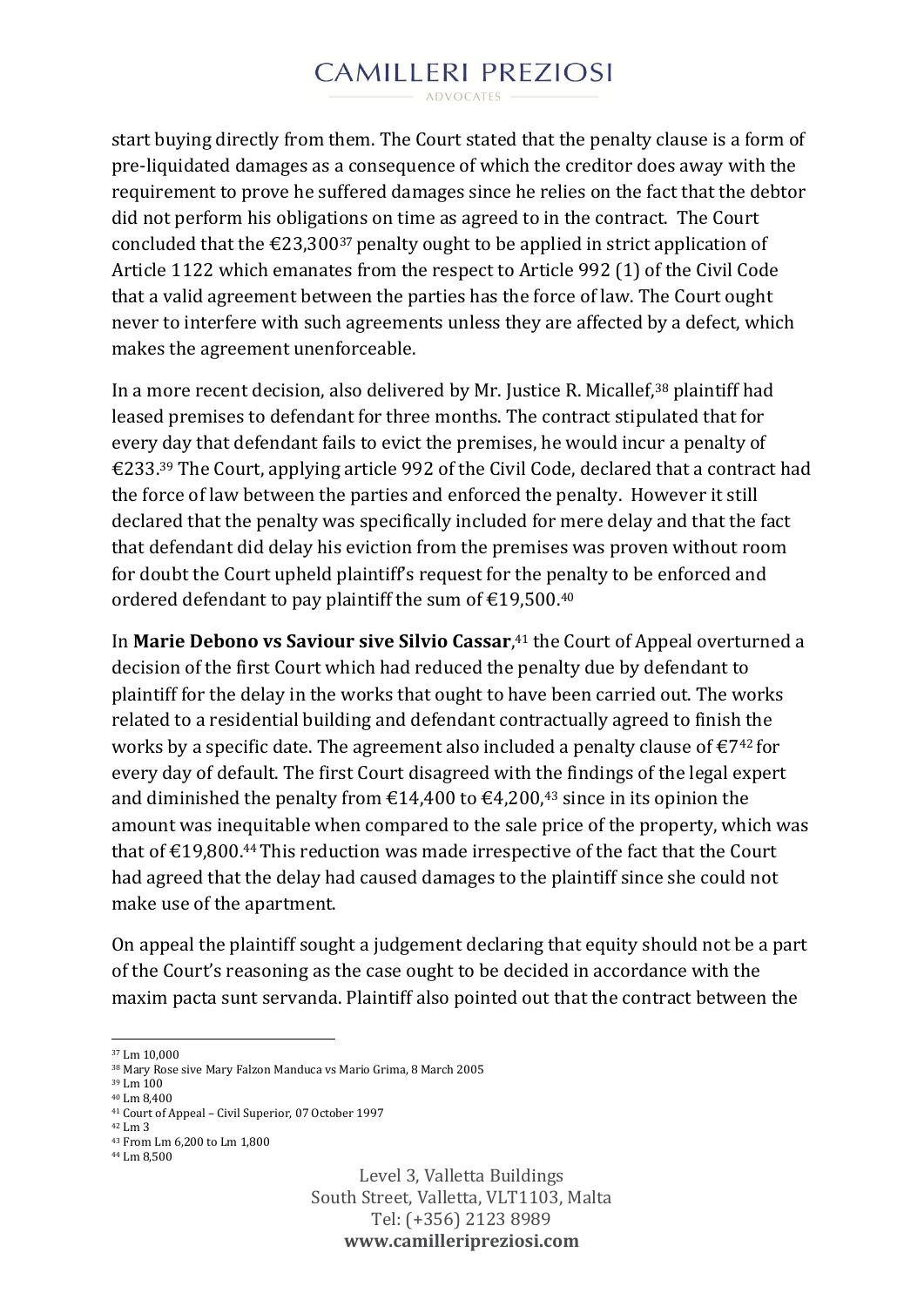ADVOCATES -

parties was still in force and the Court should have been satisfied with the stipulated amount agreed to by the parties. The Court of Appeal agreed with this view and stated that the comparison of the penalty with the sale price should not have been made by the first Court and declared that the quantum of the penalty was only imputable to the actions of defendant. The penalty was not to be considered excessive in light of the fact that such reasoning would reward the party, which was in default for an extended period of time. The Court of Appeal in overturning the decision of the first Court, awarded the whole amount to plaintiff as was stipulated in the contract.

The case of **Malta Football Association vs Emmanuel Portelli**, <sup>45</sup> was not one concerning penalty clauses, but a case of non-fulfilment of the obligations agreed in a contract. Defendant had agreed to manage all the bars at the national stadium against payment. He subsequently defaulted in payment and argued that the sum agreed to in the contract was excessive since the MFA had carried out works in parts of the stadium which reduced his business earnings and that additionally, the MFA had allowed food stalls to be set up in the parking area, which also affected his business.

The first court concluded that contracts must be entered into and performed in good faith and also that the additional proof against or in addition to a contract is only allowed when the intention of the parties is expressed in an ambiguous manner. In the case at hand the Court believed that the intention of the parties was clear and that therefore the maxim pacta sunt servanda ought to apply. The Court held:

Il-prinċipju kardinali li jirregola l-istitut tal-kuntratti jibqa' dejjem dak li lvinkolu kontrattwali għandu jiġi rispettat u li hi l-volonta' tal-kontraenti kif espressa fil-konvenzjoni li kellha tipprevali u trid tiġi osservata – pacta sunt servanda.

In **Francis Paris et vs Maltacom plc**, <sup>46</sup> both the First Court and the Court of Appeal upheld the plaintiffs' claim. A contract between the employees and Maltacom stipulated that the employer would create a pension scheme for its employees similar to that adopted by the Government. This scheme was, however, never created and the employees sued defendant. The First Court presided by Mr Justice Tonio Mallia declared that when the contract is clear and establishes specific criteria to be adhered to, if one party refuses to perform its obligation in accordance with that contract, the Court can in those circumstances ensure that that obligation is performed without imposing its own beliefs on the parties:

1

<sup>45</sup> Court of Appeal, 26 June 2009

<sup>46</sup> Court of Appeal – Civil Superior, 7 July 2008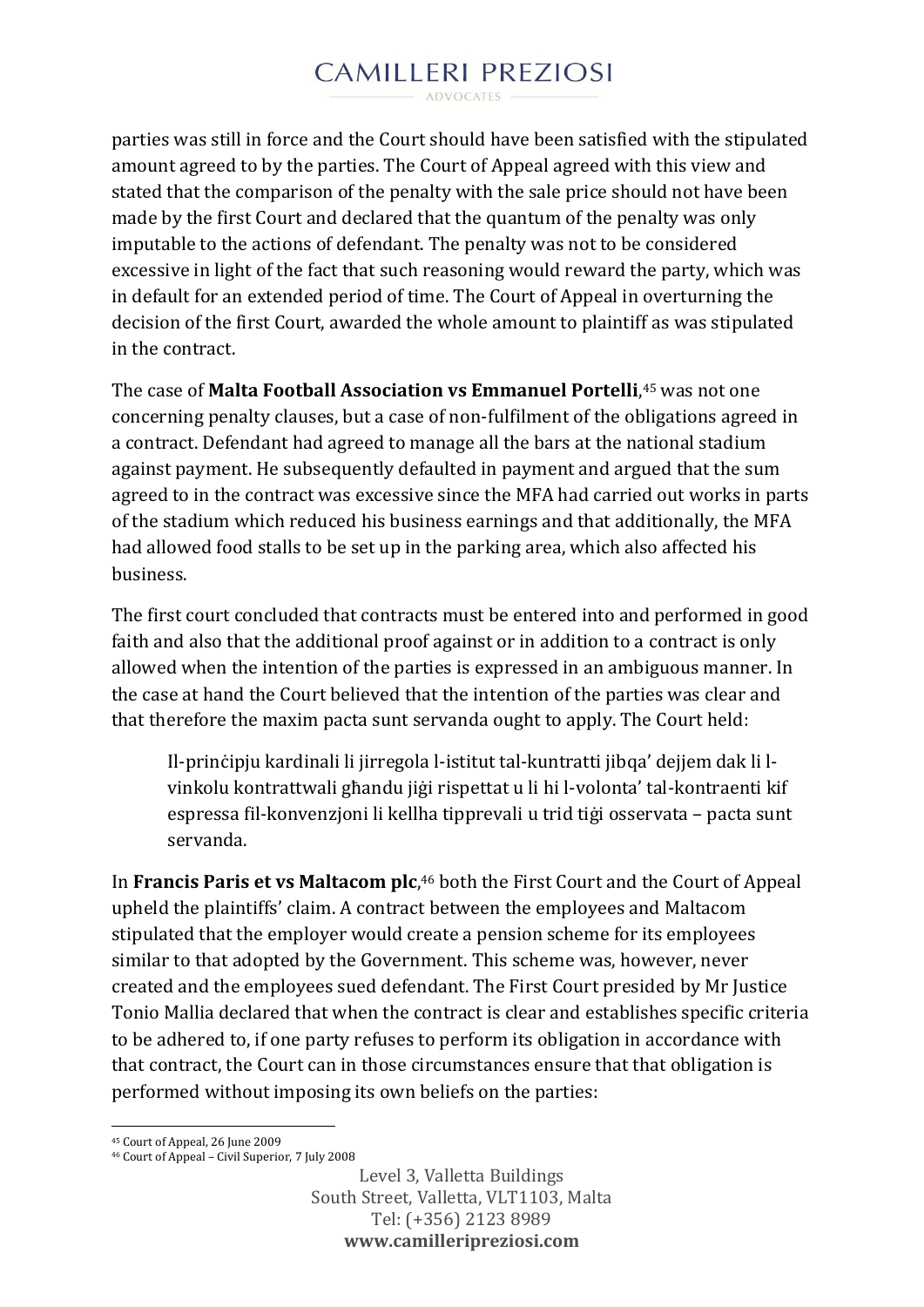Dan hu konformi mal-prinċipju li la darba bejn il-partijiet hemm ftehim li jirregola r-relazzjonijiet ta' bejniethom, hu preżunt li qabel ma ffirmaw dak ilftehim qisu ċ-ċirkustanzi tal-każ u l-interessi tagħhom, u allura la darba iffirmaw il-kuntratt, huwa dak il-kuntratt li jissanzjona r-relazzjonijiet ta' bejn il-kontendenti, u mhux xi prinċipju ieħor, anchorche' bażat fuq l-ekwita'. Ilprinċipju tar-rispett għall-volonta' tal-partijiet huwa wieħed fondamentali u dak li ftehmu fuqu il-partijiet għandu 'forza ta' liġi' għalihom (artikolu 992 tal-Kodiċi Ċivili), u l-Qorti m'għandhiex tuża d-diskrezzjoni tagħha biex tissostitwixxi għal dak li ftehmu l-partijiet il-volonta' tagħha.

The above string of judgements may give the impression that the matter is fully and completely determined and that the doctrine of pacta sunt servanda will, within the precincts of the above judgements, prevail over any issues of equity raised after the execution of the contract. However, the Calleja Urry judgement is not alone and our Courts have on several occasions indicated their willingness to intervene in contracts, on the basis of equitable principles. What is conspicuous however is that whilst Courts feel evidently uncomfortable in displacing the doctrine of pacta sunt servanda in substantive contractual matters they are less so when it comes to revising, of course downward, penalty clauses to bring them in line with their own perception of fairness or to avoid 'harsh consequences'.

In the case of **Michael Pace vs Richard Micallef pro et noe,<sup>47</sup>** the Court of Appeal overturned the decision of the First Hall and decided to reduce the penalty due by the defendant. In this case plaintiff sued defendant for the execution of the contract as well as for the payment of the penalty for the delay of works; the penalty was of €230 for every day defendant was in breach. Defendant had been notified of the breach and called upon by a judicial letter in order to complete the work and pay the penalty.

The First Court referred to Article 1122 of the Civil Code and stated that it was not applicable in the case at hand. It concluded that although this could result in harsh consequences for the defendant, the Court could not interfere with a valid agreement between the parties when such agreement was in no way vitiated; this in light of the maxim pacta sunt servanda. The Court declared that it would weaken the legal system built on the contractual freedom of the parties. In order to avoid consequences such as those suffered by the defendant one must simply either not enter into such agreement or else adhere to the contract.

The Court of Appeal overturned the decision of the First Court and drastically reduced the penalty imposed at first instance. It stated that the First Court applied

<sup>1</sup> <sup>47</sup> Court of Appeal – Civil Superior, 15 December 2004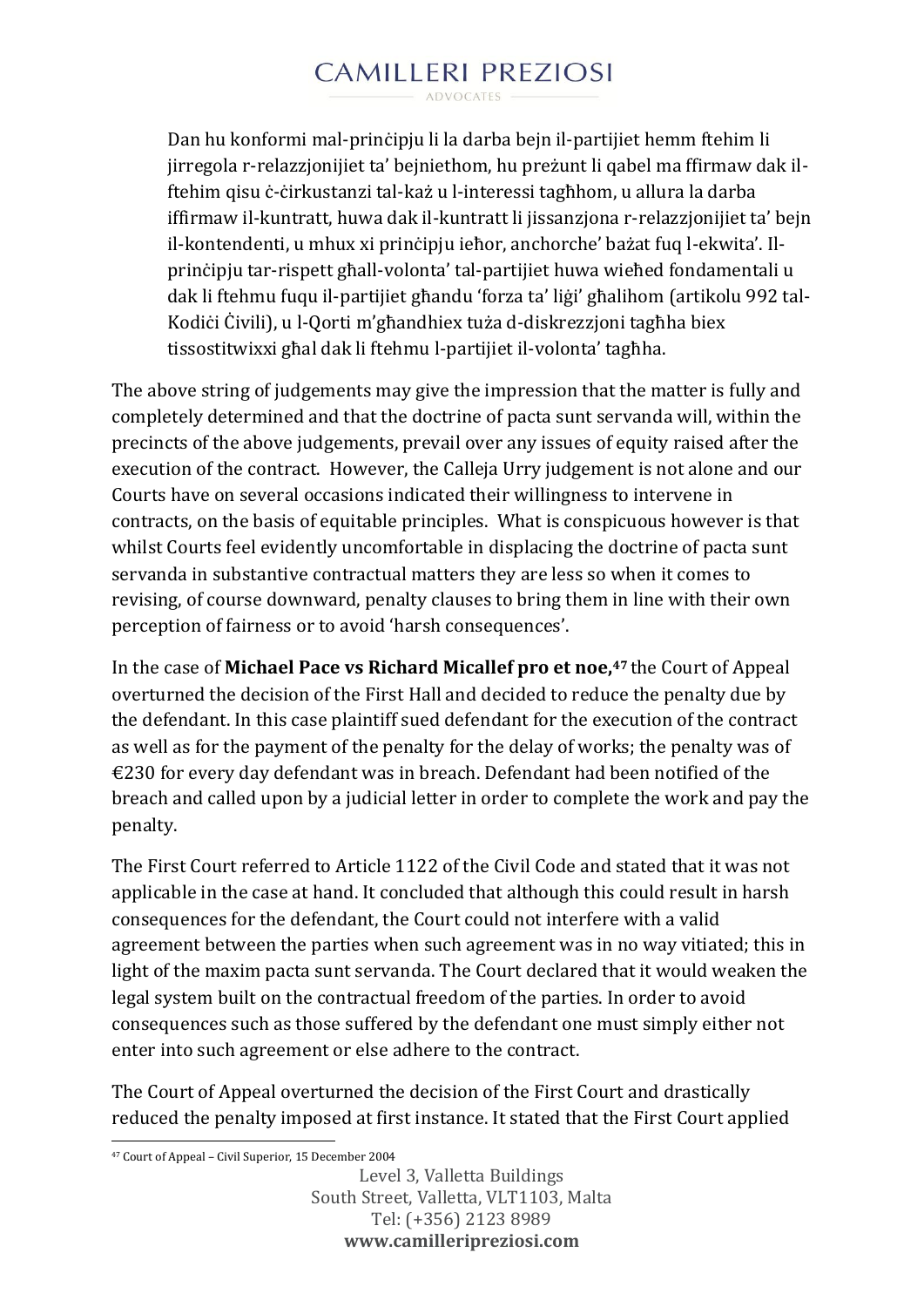ADVOCATES

article 992 (1) ad litteram and ignored Article 993 that requires good faith in contracts. The Court was of the opinion that the concept of good faith also incorporates an element of equity as well as a moral and practical sense, which can be violated with actions, which are disproportionate and unacceptable in accordance with the norms of society and juridical logic. Why the norms of society and juridical logic, which the Court left undefined and only generically referred to them, ought to have any bearing on the contract entered into between the parties remains somewhat confusing. This is even more so in the light of the applicable provisions of law and indeed this reasoning was not followed by the Court of Appeal in a later judgement discussed above<sup>48</sup>. The Court therefore decided the case on the basis of Article 993 and asked whether the plaintiff could have been in good faith when requesting such exorbitant damages ( $\epsilon$ 318,400)<sup>49</sup> for work which amounted to €35,000.<sup>50</sup> It also declared that the plaintiff ought to have tried to minimise the damage as much as possible.

The Court of Appeal also concluded that the First Court ignored Article 1122 (1)(a) of the Civil Code, whereby it had the power to abate the penalty since proof that the plaintiff expressly accepted the part performed was brought forward. The Court believed that the unperformed part of the obligation amounted to 1% and thus reduced the penalty to  $\text{\textsterling}3,200.51$ 

In the case of **Angelo Bartolo for and on behalf of B&B Construction Limited vs Emanuel Zammit**,<sup>52</sup> the Court also concluded that the penalty should be reduced on equitable grounds. The facts were as follows; plaintiff wanted to build a guest-house in Bugibba and entered into a contract with B&B Construction Limited to carry out the works. The contract expressly stipulated a penalty clause of  $\epsilon$ 116 daily for mere delay. The works were completed at a later stage than that contemplated in the contract. Plaintiff proceeded for the recovery of  $\text{£}159.000^{53}$  in penalty claims. The Court again quoted Article 1122 (1)(a) which provides that the Court may reduce the penalty only when the debtor has partly performed the obligation, and the creditor expressly accepted the completed part of the work. Nevertheless this article was not applicable in this case, since plaintiff had not accepted or made use of the property before all works were completed.

However the Court subsequently quoted the decision of the Court of Appeal in **Pace vs Micallef**,<sup>54</sup> and referred to various foreign jurisdictions<sup>55</sup> whereby the legislator

<sup>49</sup> Lm 136,700

1

<sup>48</sup> Francis Paris et vs Maltacom plc, Court of Appeal – Civil Superior, 7 July 2008

<sup>50</sup> Lm 15,000

<sup>51</sup> Lm 1,367

<sup>52</sup> 19 January 2006 <sup>53</sup> Lm 68,250

<sup>54</sup> Court of Appeal, 15 December 2004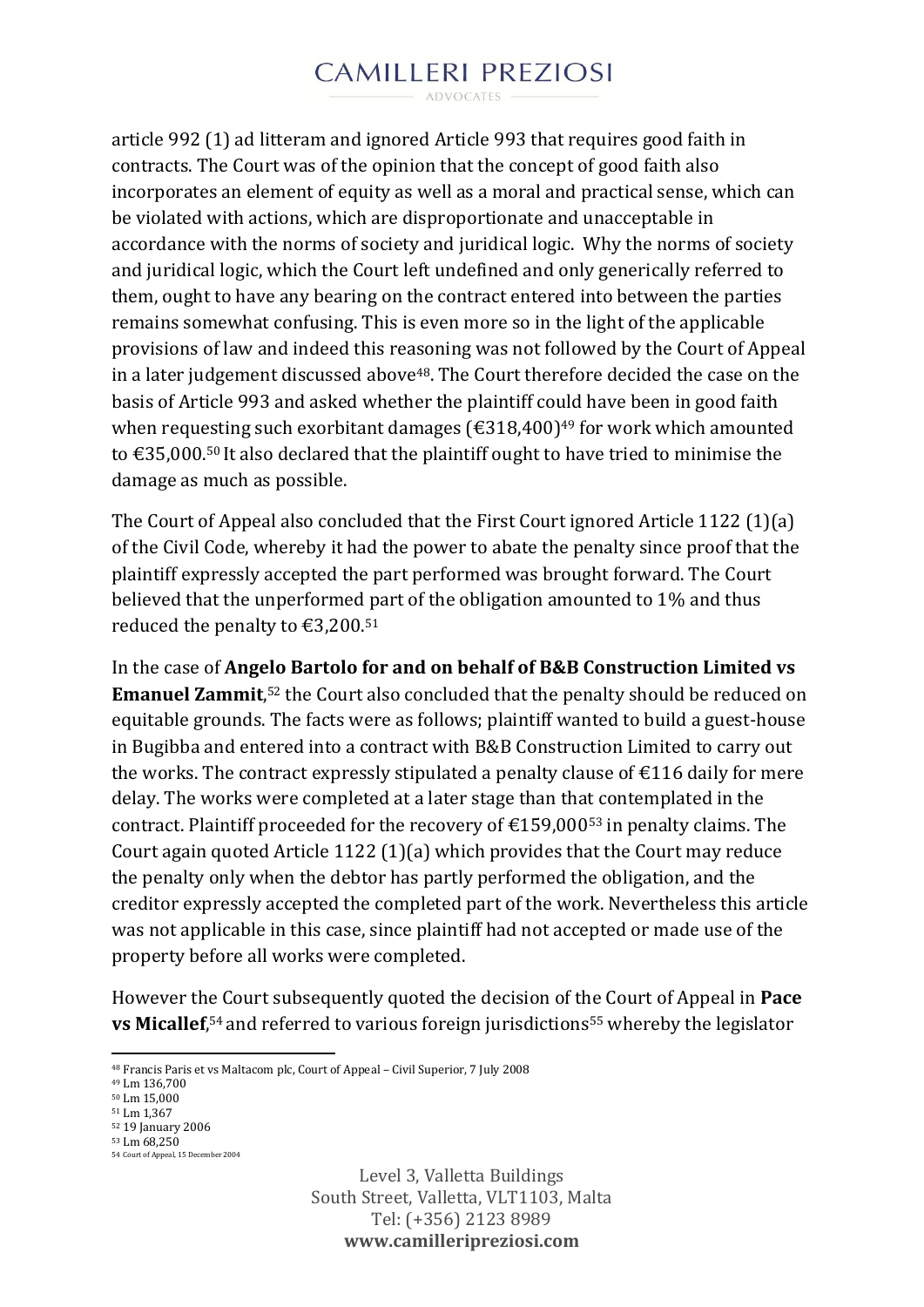gives express power to the adjudicator to reduce a penalty when this is excessive. The Court also quoted the Italian jurist De Cupis who explains that the reduction of a penalty by a judge should be construed as a corrective measure of the punitive function of a clause and this is done in order to curb abuse. It is the judge's obligation to ensure that no injustice is done.

Moreover the Court referred to Bocken and De Bondt<sup>56</sup> dealing with good faith and unforeseeable situations:

… now the parties did foresee what would be their rights and duties, but the obligee is acting in a manifestly unreasonable way, so that his use of a contractual right denigrates into an abuse. Abuse of contractual rights is sanctioned by the corrective function of good faith...the use of a right can only be qualified as an abuse, if it is manifestly clear, if there is no doubt whatsoever, that a reasonable man would not have acted in the same manner as the defendant.

Thus the Court came to the conclusion that since most of the works were completed on the due date, the penalty to be paid by defendant was that of  $\text{\textsterling}58,200.57$ 

In **Emmanuel Borg vs The Two Divers Company Limited**, <sup>58</sup> the contract entered into by the parties was a lease agreement of premises, which included a penalty clause that was applicable in the eventuality of the dissolution of the contract by one party prior to the termination date. The defendant was managing a diving centre in Mellieħa. Prior to the termination of the contract, the defendant was not operating the diving centre in line with the agreement due to medical reasons. He suggested that other people, namely his mother, manage the business but plaintiff refused. Defendant was also defaulting on the payment of rent. The First Court presided by Mr Justice Michael Mallia stated that the penalty clause was clear in the agreement and once one party dissolved the contract prior to the termination date, he was bound to pay the full penalty. It was concluded that once the contract provided for the penalty, the Court did not have the power to decide otherwise arbitrio boni viri. The contract is the law for the parties to it and plaintiff had a right at law to request indemnification in accordance with the terms of that contract.

However this decision was overturned by the Court of Appeal, which reduced the penalty on the basis of the application of the principle of good faith in contracts. The Court declared that Article 1122(1) granted power to the Court to reduce or modify

<sup>57</sup> Lm 25, 000

**.** 

<sup>55</sup> Namely German, French, Belgian and Italian law

<sup>56</sup> [H Bocken](http://www.google.com.mt/search?tbo=p&tbm=bks&q=inauthor:%22Hubert+Bocken%22) and W [De Bondt,](http://www.google.com.mt/search?tbo=p&tbm=bks&q=inauthor:%22Walter+De+Bondt%22) *Introduction to Belgian Law* (Kluwer Academic Publishers, 2001)

<sup>58</sup> Court of Appeal – Civil, Inferior, 27 February 2008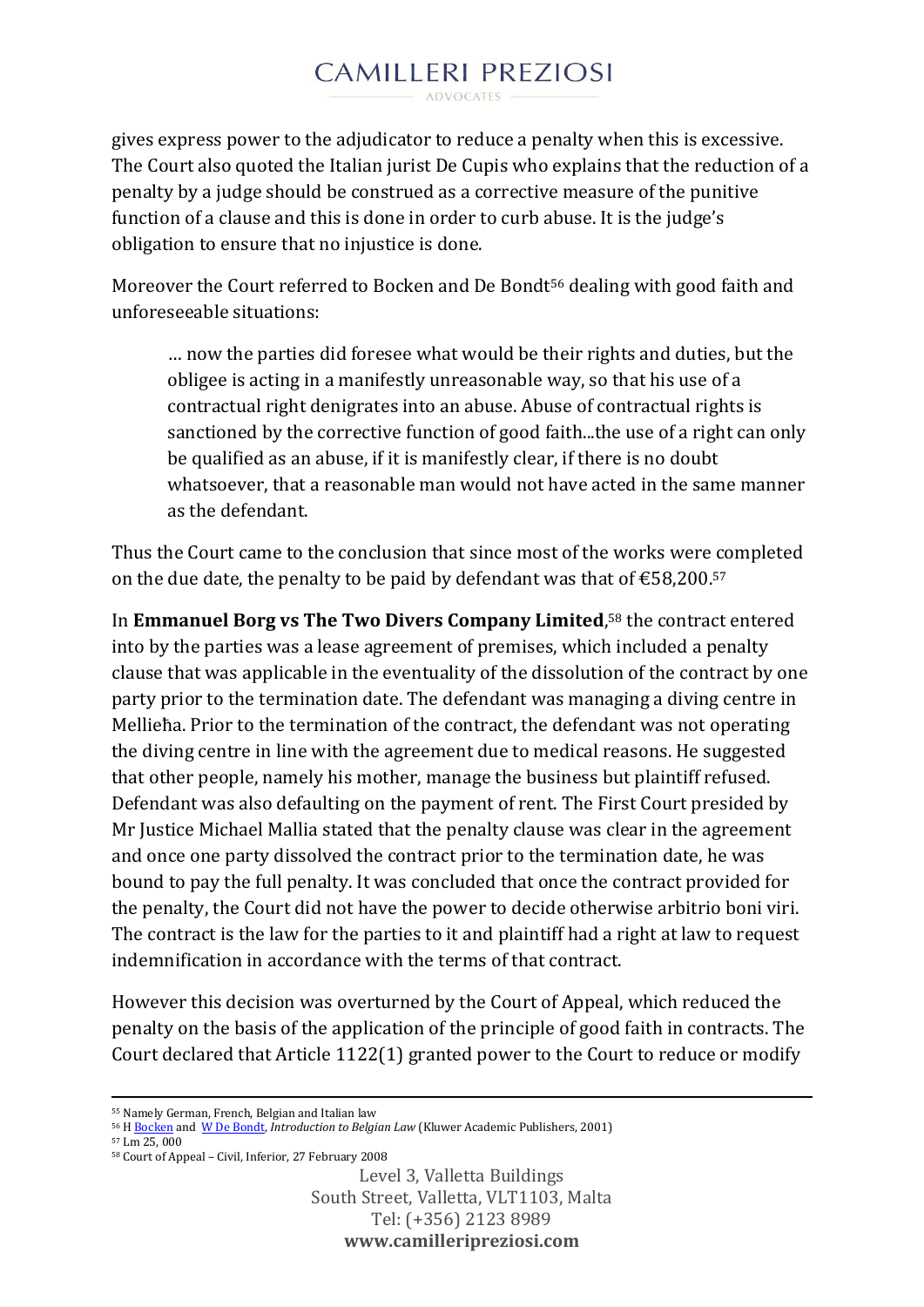ADVOCATES -

the penalty in certain instances where it finds that it is excessive. The Court pointed out that defendant partially adhered to the contract and additionally plaintiff benefited from the premises being leased as a diving centre since it is still being utilised as such to this day. Thus the penalty was reduced by half 'wara kollox, listess attur kien hu ukoll aċċetta f'xi żmien li jitlob biss in-nofs tal-penali'.

Another recent decision of the Civil Court First Hall has been concluded with a reduction in the penalty which was due to plaintiff.<sup>59</sup> The latter had acquired an apartment in Sliema and works on the common parts of the apartment block and the garage had to be completed by defendant by not later than 31 December 2005. In the event that defendants would be in default for more than 30 days after the agreed completion date, a penalty of  $\epsilon$ 233 daily would be incurred. Plaintiffs were requesting the payment of  $\epsilon$ 14,400<sup>60</sup> for the delay in relation to the common parts of the apartment block and  $\epsilon$ 5,600<sup>61</sup> in relation to the garage complex. The Court found that no penalty should be incurred with respect to the latter since the works giving rise to the delay were carried out by defendants without any obligation to do so under the contract. However, the payment in relation to the common parts was still due and the Court stated:

L-applikazzjoni ta' din id-dispożizzjoni,<sup>62</sup> minkejja l-konsegwenzi iebsa li jistgħu jinsiltu minnha fil-prattika, ġejja mir-rispett li jrid jingħata lillprinċipju li ftehim validu bejn il-partijiet għandu s-saħħa ta' liġi bejniethom (pacta sunt servanda), u l-ebda Qorti m'għandha tindaħal fi ftehim bħal dan dment li dak il-ftehim ma jkunx milqut b'xi difett li jġibu ma jiswiex. Madankollu illum huwa aċċettat li l-applikazzjoni tar-regola minsuġa fl-Art.1122 tal Kap.16 trid tiġi nterpretata wkoll fid-dawl ta' prinċipju ieħor ewlieni tad-dritt jiġifieri li l-kuntratti jiġu esegwiti in bona fede ... Kwindi ... huwa possibbli li l-effett u l-applikazzjoni litterali ta' klawsola penali jiġu ridimensjonati jekk jirriżulta li dawn joffendu jew jiksru s-sens prattiku u morali ta' l-obbligazzioni billi ikunu jidhru sproporzionati jew inaċċettabbli skont in-normi stabbiliti tas-socjeta' u l-loġika ġuridika.

The Court took into consideration the fact that defendants provided plaintiffs with a free and temporary supply of electricity for two months until a permanent supply was available and thus the Court found that the days of default two and not sixty two as claimed by plaintiffs. Thus it reduced the penalty from  $\epsilon$ 14,400 to  $\epsilon$ 465.

<sup>59</sup> Edward and Pauline sive Ina Carbone vs Virtu Holdings Limited, Civil Court First Hall, 29 September 2011

<sup>60</sup> Lm 6,200 <sup>61</sup> Lm 2,400

**.** 

<sup>62</sup> Civil Code, Chapter 16 of the Laws of Malta, Article 1122(1)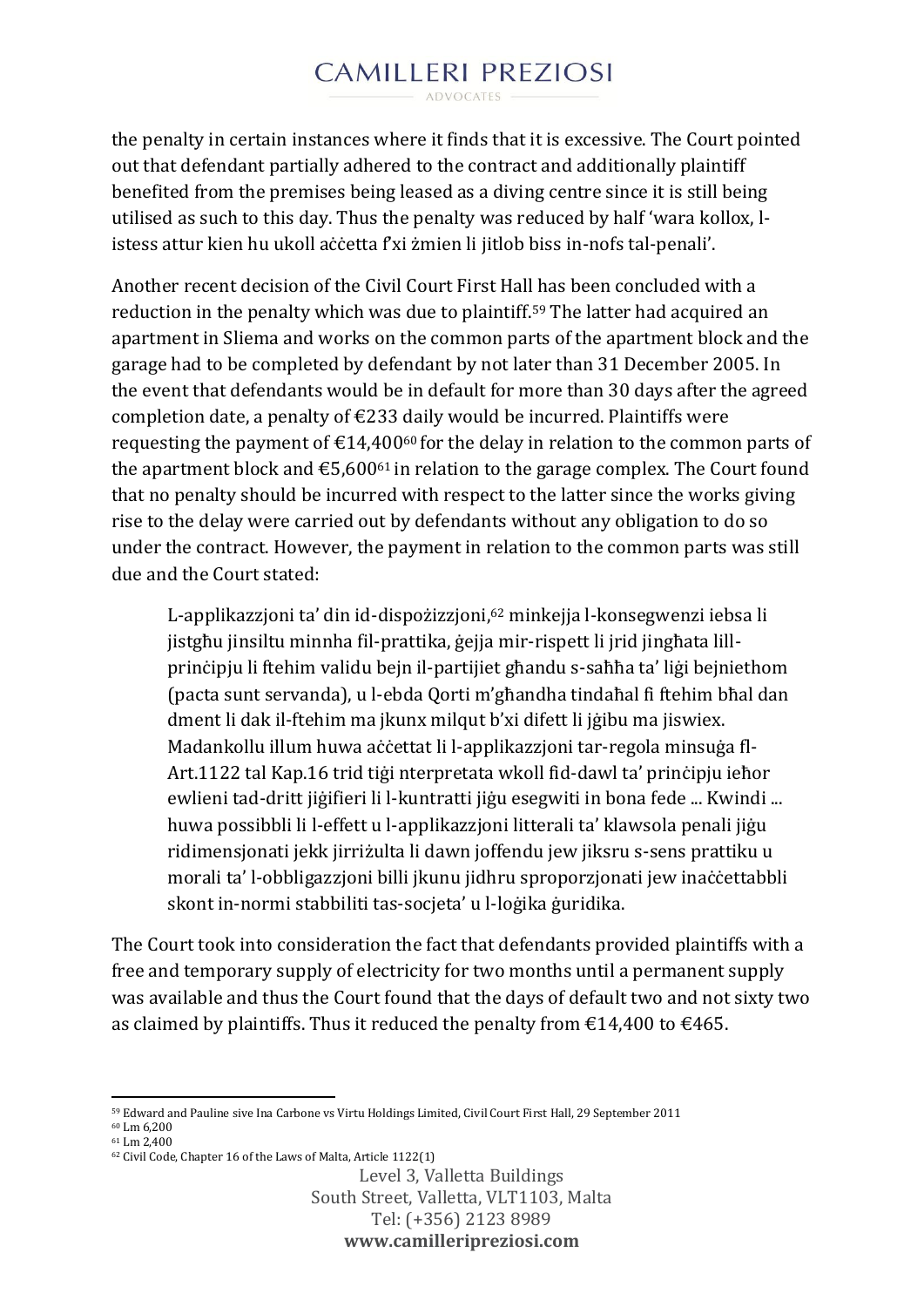#### 8. Penalty clauses and pre-liquidated damages – the common law and civil law traditions compared

The area of penalty clauses seems to be the one which gives rise to much debate. In this field one of the most distinctive features among civil and common law systems is the extent of the judicial review of the sum stipulated in the contract. Put simply, in common-law systems, penalty clauses are not enforceable while liquidated damages clauses are. In other words, a payment clause is enforceable when it functions as a liquidated damages clause, but disregarded where it is held to be a penalty clause. The rationale behind this 'rule against penalties' is that the essence of a penalty clause is a payment of money in terrorem whereas the essence of a liquidated damages clause is a genuine pre-estimate of damage.<sup>63</sup> Since the purpose of an award of damages is to compensate the claimant for his loss, it follows that to include a clause which allows for recovery of damages in excess of the actual loss suffered or sufferable would be wrong. The damages would be more of a deterrent, designed to discourage breaches of contract, than compensation and this is said to be inconsistent with the common law treatment of damages.<sup>64</sup>

### **Diplock L.J in Robophone Facilities Ltd v Blank** stated:

I make no attempt, where so many others have failed, to rationalise this common law rule. It seems to be sui generis. The Court has no general jurisdiction to re-form terms of a contract because it thinks them unduly onerous on one of the parties... But however anomalous it may be, the rule of public policy that the Court will not enforce a 'penalty clause' so as to permit a party to a contract to recover in an action a sum greater than the measure of damages to which he would be entitled at common law is well established, and in these days when so often one party cannot satisfy his contractual hunger à la carte but only at the table d'hôte of a standard printed contract, it has certainly not outlived its usefulness.<sup>65</sup>

Unlike the common law tradition, in civil law systems Courts do not distinguish between penalty clauses and liquidated damages clauses. In fact, the penalty clause generally operates to secure two somewhat conflicting objectives. Its hybrid character allows it to encourage the performance of contractual obligations as well to act as a pre-estimate of damage for breach of a contractual obligation. This can be seen in Maltese law itself, whereby Article 1118 of the Civil Code states:

**<sup>.</sup>** <sup>63</sup> Lucinda Miller, 'Penalty clauses in England and France: a Comparative Study' (2004) International & Comparative Law Quarterly. 79

<sup>64</sup> Hamish Lal, 'Liquidated Damages' (2009)Construction Law Journal, 569

<sup>65</sup> *Robophone Facilities Ltd v Blank*, UK Court of Appeal [1996] 1 W.L.R 1428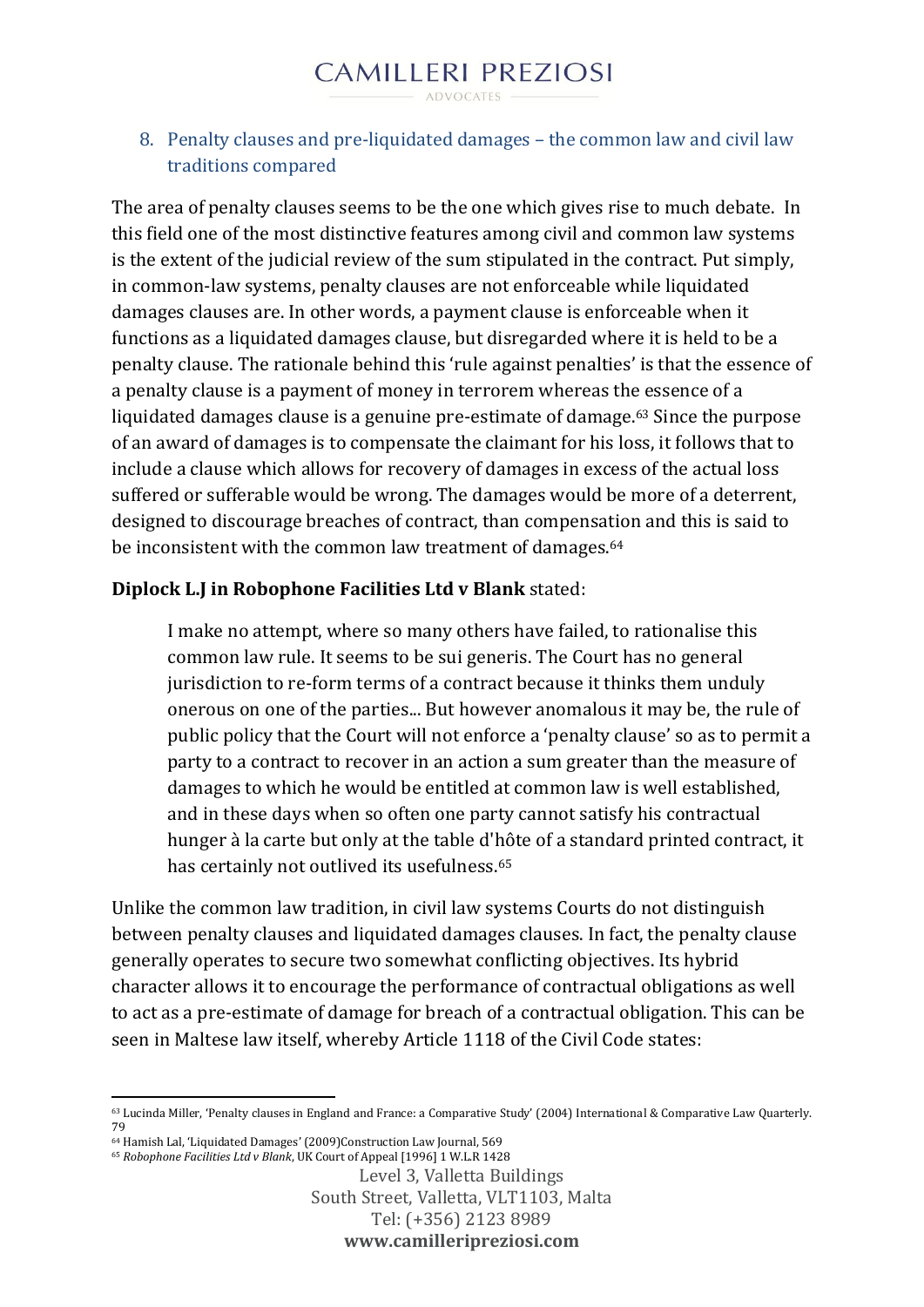A penalty clause is a clause whereby a person, for the purpose of securing the fulfilment of an agreement, binds himself to something in case of nonfulfilment 66

This affirms the coercive function of the clause. It contains an in terrorem element, exerting pressure on the obligor to do what he has contracted to do. The second function of this type of clause can be seen in Article 1120:

The penalty represents the compensation for the damage which the creditor sustains by the non-performance of the principal obligation.<sup>67</sup>

Many civil law countries have another provision in their Civil Codes which, although found in Maltese law, is significantly different. This provision relates to the power given to the Court to mitigate a contractual penalty. In French law, for instance, the judge may intervene and either decrease or increase the sum where it is manifestly excessive or derisory and the parties are not able to contract otherwise.<sup>68</sup> Similarly, in accordance with the German Civil Code provisions, a penalty which is disproportionately high, may, upon the obligor's request be reduced to an appropriate amount.

Broadly speaking, the principle of non-enforcement of contract penalties prevails in common law systems and the principle of enforcement of penalties subject to reduction controls applies in civil law. It is arguable therefore that, in the field of penalties, the concept of equity has any role to play both in civil and common law systems.

In contrast to many civil law systems, Maltese law does not endow the Court with any power to reduce a sum stipulated in a contract by way of a penalty for mere delay. In fact, Article 1122, referred to earlier in this article in connection with the Calleja Urry case, specifically prohibits the Court from interfering and reducing the penalties except in very limited circumstances.

#### 9. Conclusions

Our Courts seem to have found misplaced comfort in the principle of good faith to enable them to sustain their intervention in contracts where the law itself clearly establishes that there is no room for such intervention. It is true that the principle of good faith is remarkably elusive and may lend itself to all sorts of applications, but it is unlikely that good faith can or should be used to displace the will of contracting

**<sup>.</sup>** <sup>66</sup> This type of provision is common to many civil law systems. The equivalent provision in the French Civil Code can be found in Article 1226.

<sup>67</sup> The equivalent French Civil Code provision is Article 1229. <sup>68</sup> The equivalent French Civil Code provision is Article 1152.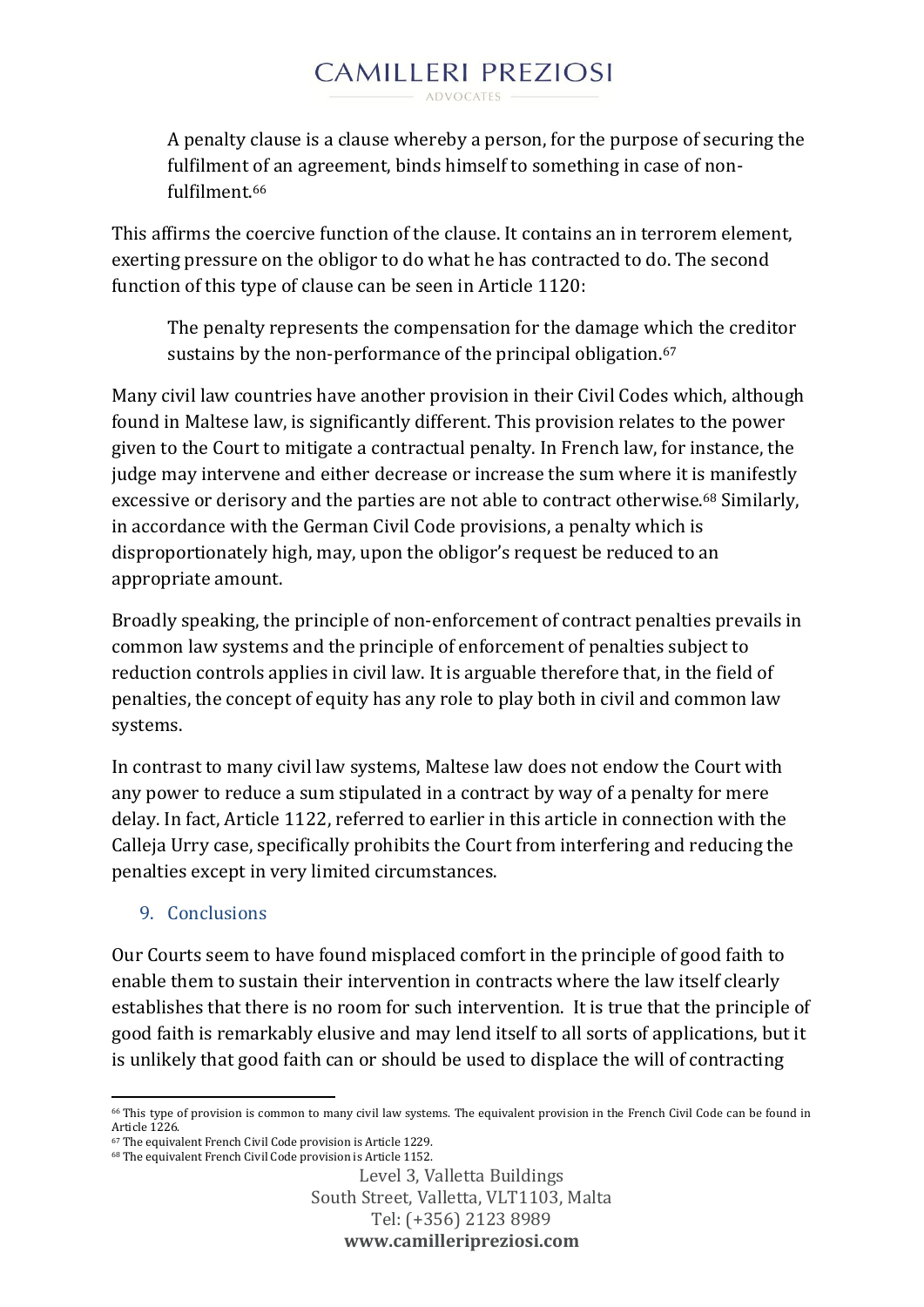$ANDVOCATFS =$ 

parties and indeed create contractual relations that were never intended or contemplated by the parties to the contract. When the contract leaves no doubt as to the intention of the parties and in the absence of evidence that the parties did not execute the contract in good faith, there should be no room to second-guess the will of the parties and accordingly the contract should be properly given effect to.

The predictability of result that contracts are aimed to attain between contracting parties goes to the heart of contract law and it would be extraordinary if Courts were to displace the will of contracting parties for their own; in the name of some superior concept of fairness or to avoid 'harsh consequences' from ensuing to one or more of the parties. This approach completely dismisses the fact that those same parties whom the Courts attempt to protect – are the ones who actually executed the contract – they are the ones who actually designed the very same consequences in the contract. Any argument that places the principles of good faith and pacta sunt servanda as contradictory must be wrong - the very underpinnings of the doctrine of pacta sunt servanda are good faith and equity – the fairness lies in allowing contracting parties themselves to develop and design the consequences of their acts and ultimately to have certainty as to the outcome of what they have agreed and therefore that their legitimate expectations are met. Any intervention by any other person that could possibly alter or re-form that relationship is, on the other hand, intrinsically unfair.

Why a Court should even consider that it ought to intervene in the workings of a contract irrespective of the will of the parties – defies all logic underlying the very philosophy of contract law. One striking feature of Maltese jurisprudence is that whilst all Courts addressing the matter re-affirm the sanctity of contracts as a cornerstone of Maltese Contract law – they find it less invasive to displace that acknowledged rule when it comes to dealing with the revision of penalty clauses, as if that same lauded cornerstone of contract law should not apply. There is indeed no reason why that same rule should not apply to all provisions of a contract, including penalty provisions – clearly so when the penalty is one which the law itself clearly considers as not subject to abatement by a Court of law.

Whilst the development of the law with respect to the abatement of penalties in other jurisdictions is certainly a matter to be kept in mind in terms of the future development of the philosophical underpinnings of our provisions of the Civil Code on the same matters – until such time as Maltese law changes in the same direction it would be, to say the least premature, for our Courts to follow the legislative developments in other jurisdictions rather than the clear provisions of our own law. Indeed, the converse ought to be right. The fact that other jurisdictions have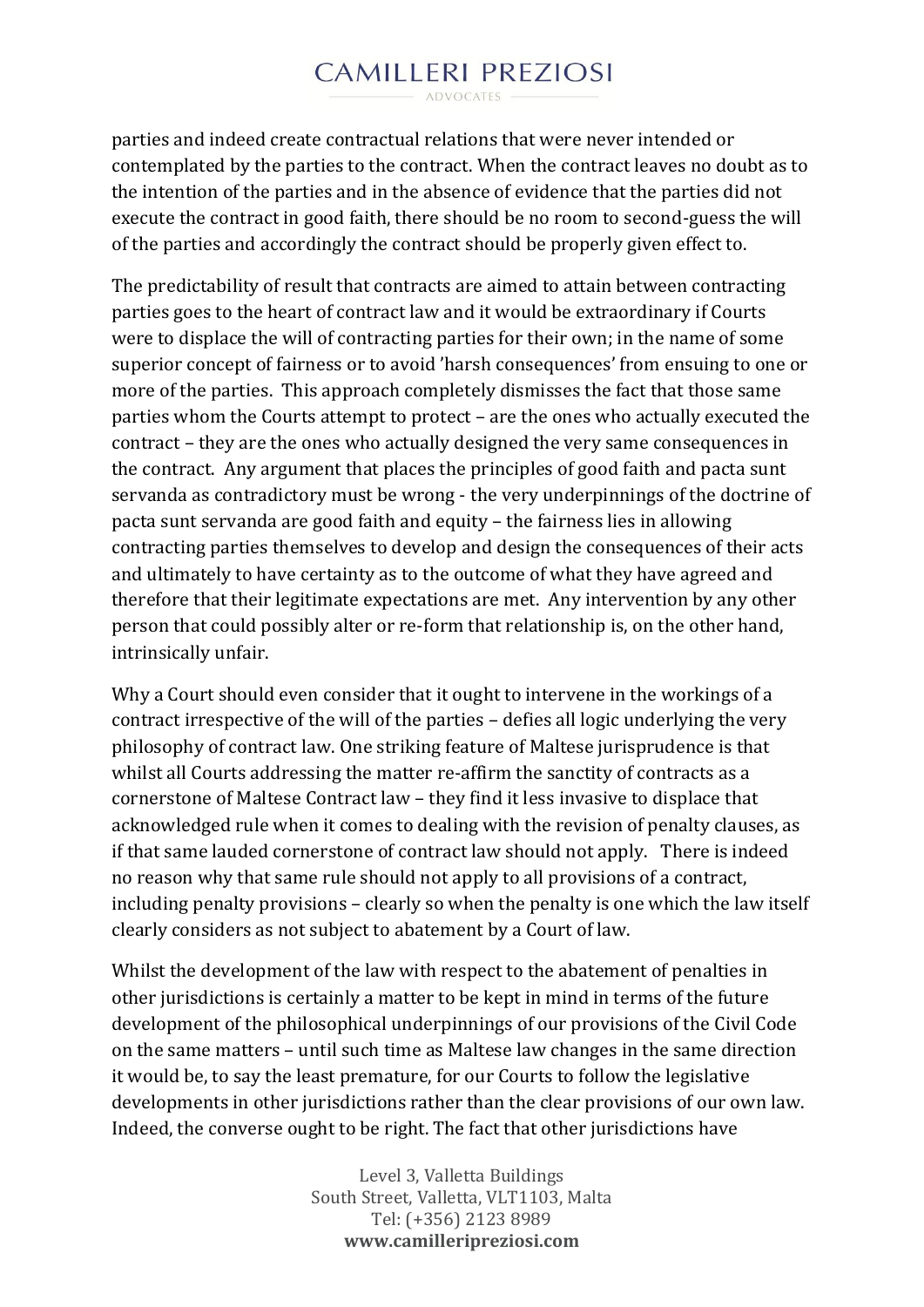ADVOCATES -

developed their laws in the area of penalties in a manner that allows Courts to intervene and revise them whilst our legislator has consciously (or otherwise) chose not to follow this same line – should suggest a further reinforcement of the status of the Civil Code provisions and that our Courts should not intervene with a view to revise penalty clauses. Yet, our Courts, as is apparent in the Calleja Urry case, seem to prefer legal systems that in their view make more sense rather than apply the clear provisions of Maltese law. This has been remarkably expressed by our Courts as:

Fil-fehma tal-Qorti din is-sistema hi dik li l-iktar tagħmel sens in kwantu tiżgura li irrispettivament ta' dak li jkunu ftehemu l-partijiet, ma tinħoloqx ilpossibilta' li jkun hemm konsegwenzi assurdi.

It is truly remarkable that our Courts overtly disregard the will of the parties unambiguously expressed in a contract and substitute that will by their own perception of fairness – based on the elusive principles of good faith and equity – in the context of a system of law that does not allow the intervention of the Court to reform the terms of a contract – is truly remarkable. So far our Courts have been amenable to use the good faith provisions of article 993 as a basis for displacing the applicability of article 992 of the Civil Code, and limitedly to the revision of penalty clauses. There seems to be reluctance in taking this approach beyond the revision of penalty clauses, indeed even in those cases where the Courts have revised penalty clauses, they first re-affirm the general rule of pacta sunt servanda as enshrined in article 992, only to then make exceptions based on good faith and equity. This may be a slippery slope because good faith, as a concept, is very broad and could possibly be used as a justification for judges to interfere not only in the field of penalties but in other areas of contract law if the circumstances present themselves.

Contracts are entered into in good faith to be honoured in all of their aspects – in the absence of any element that would, at law render a contract unenforceable. It is only the contracting parties that design it in a manner which fits them, they are the ones who need to operate within its structures, they are the ones who are best placed to determine the outcomes and effects, and they are indeed the ones who are best placed as to whether those outcomes are 'harsh', 'absurd' or not; and whether they fall within their own parameters of fairness. Courts determine disputes that may arise from contracts; disputes where contracts may be unclear and therefore where Courts need to use rules of interpretation in order to decipher the will of the parties and apply it – because that is what the parties intended. When the intention of the parties is clear in contract, then there is no room for the Court to apply its own discretion and subjective judgement in determining the will of the parties – its role